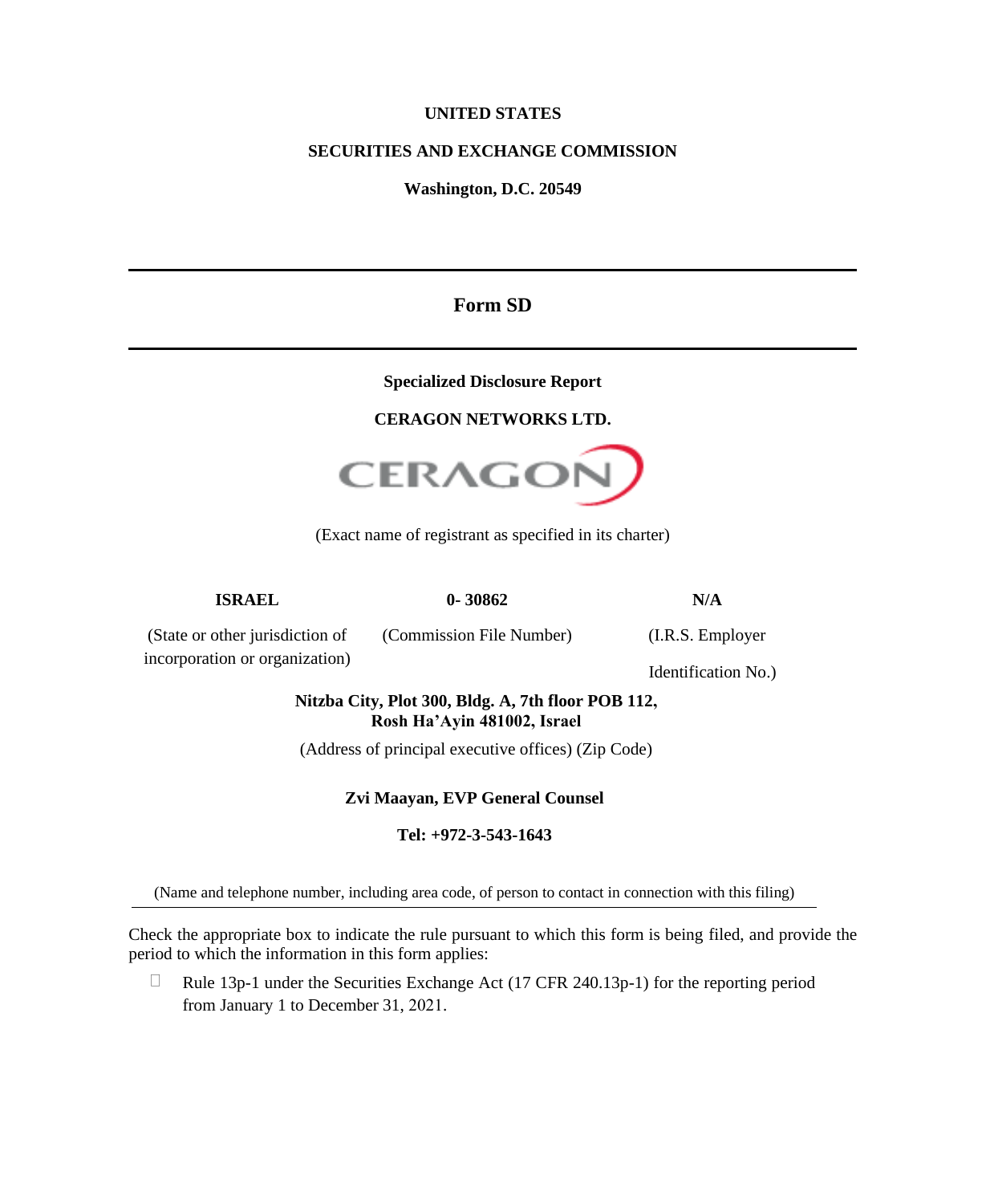#### **Section 1 - Conflict Minerals Disclosure**

#### **Item 1.01 Conflict Minerals Disclosure and Report**

In accordance with Rule 13p-1 promulgated under the Securities Exchange Act of 1934, as amended (the "Rule"), which was adopted by the United States Securities and Exchange Commission ("SEC") to implement reporting and disclosure related to "conflict minerals", including tin, tantalum, tungsten and gold ("Conflict Minerals" or "3TG"), originating in the Democratic Republic of the Congo ("DRC") or an adjoining country (collectively referred to as the "Covered Countries"), Ceragon Networks Ltd. (the "Company") has evaluated its current product lines and determined that, although the Company does not directly purchase minerals from smelters or other mineral processors and is several layers removed from these processors within the supply chain, certain products that the Company manufactured or contracted to manufacture in 2021 may have contained necessary Conflict Minerals. In connection with the Rule, the Company has adopted a Conflict Minerals Policy with respect to the responsible sourcing of conflict minerals. Accordingly, the Company is filing this disclosure along with a Conflict Minerals Report to disclose the measures it has taken to determine the origin, or likely origin, of the Conflict Minerals used in our products.

#### **Conflict Minerals Disclosure**

A copy of the Company's Conflict Minerals Report is provided as Exhibit 1.01 hereto and is publicly available at<https://www.ceragon.com/investors/corporate-governance>

#### **Section 2 – Exhibits**

Exhibit 1.01 - Conflict Minerals Report as required by Items 1.01 and 1.02 of this Form.

#### **Signature**

Pursuant to the requirements of the Securities Exchange Act of 1934, the registrant has duly caused this report to be signed on its behalf by the duly authorized undersigned.

> Ceragon Networks Ltd. (Registrant)

Dated: May 23, 2022

By: /s/ Zvi Maayan

Zvi Maayan EVP General Counsel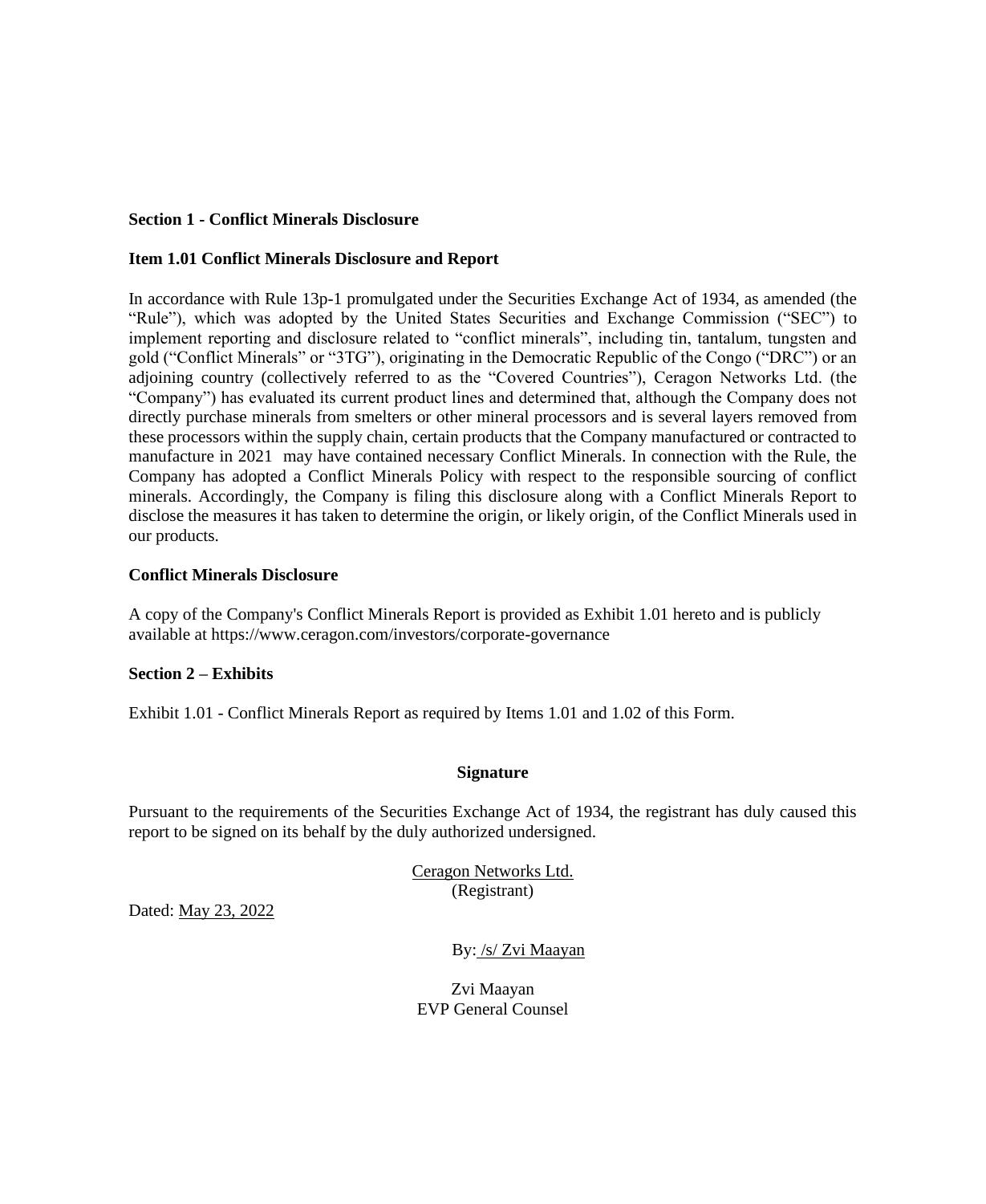#### **Exhibit 1.01**

### **CERAGON NETWORKS LTD. Conflict Minerals Report For The Year Ended December 31, 2021**

## **A. OVERVIEW**

This report has been prepared by Ceragon Networks Ltd. (NASDAQ: CRNT) (herein referred to as "Ceragon," the "Company," "we," "us," or "our") pursuant to Rule 13p-1 (the "Rule") promulgated under the Securities Exchange Act of 1934, as amended. According to the Rule, if a SEC registrant has reason to believe that any of the conflict minerals, including tin, tantalum, tungsten and gold ("Conflict Minerals" or "3TG"), in its supply chain may have originated in the Democratic Republic of the Congo ("DRC") or an adjoining country (collectively referred to as the "Covered Countries"), or if the registrant is unable to determine the country of origin of those conflict minerals, then the registrant must exercise due diligence on the conflict minerals' source and chain of custody, and submit a Conflict Minerals Report that includes a description of those due diligence measures.

As part of Ceragon's commitment to corporate responsibility and respecting human rights in our own operations and global supply chain, Ceragon is committed to complying with the legislation and supports responsible conflict mineral sourcing. Furthermore, due to the potential negative economic and social impacts on the economies of the DRC and the Covered Countries, Ceragon does not seek to completely eliminate sourcing from the DRC or Covered Countries, but rather is dedicated to the responsible sourcing of such minerals, inter alia, as supported by information and/or data from independent third party audits or reports. In addition, it is important to note that, like many other companies, Ceragon does not directly purchase minerals from smelters or other mineral processors, and is several layers removed from these processors within the supply chain. Ceragon also fully recognizes that the minerals supply chain is global and complex, and many product and/or product component suppliers and manufacturers may lack the resources or commercial strength to trace the necessary minerals all the way back to the mine or original source of the ores. Notwithstanding these issues and realities, Ceragon is committed to the responsible sourcing of the necessary Conflict Minerals used in its products, and therefore asks its suppliers to follow the company's Conflict Minerals Policy, and strives, to a reasonable degree, to conduct a reasonable country of origin inquiry ("RCOI") on the likely source and chain of custody of the necessary Conflict Minerals used in its products through the resources provided by third party audit bodies, such as (but not necessarily through) the Responsible Minerals Initiative ("RMI"). As such, the company commits resources to ensure compliance with the applicable Conflict Minerals regulations and practices in responsible sourcing of those minerals.

#### **Our Solutions**

We are the leading wireless hauling specialist company in terms of unit shipments and global distribution of our business, providing innovative high capacity wireless connectivity solutions to global markets across various industries, mainly wireless (mobile) networks service providers.

Wireless hauling is a means for connecting mobile network sites (e.g. cellular base stations in various architectures) to the rest of the network. It carries information to and from the cellular base stations. It is used when high-speed wireline connectivity to telecom sites (typically fiber optics) is not available or rapid development is required. According to market research, about 45% of global telecom sites are connected to the rest of the network via wireless hauling.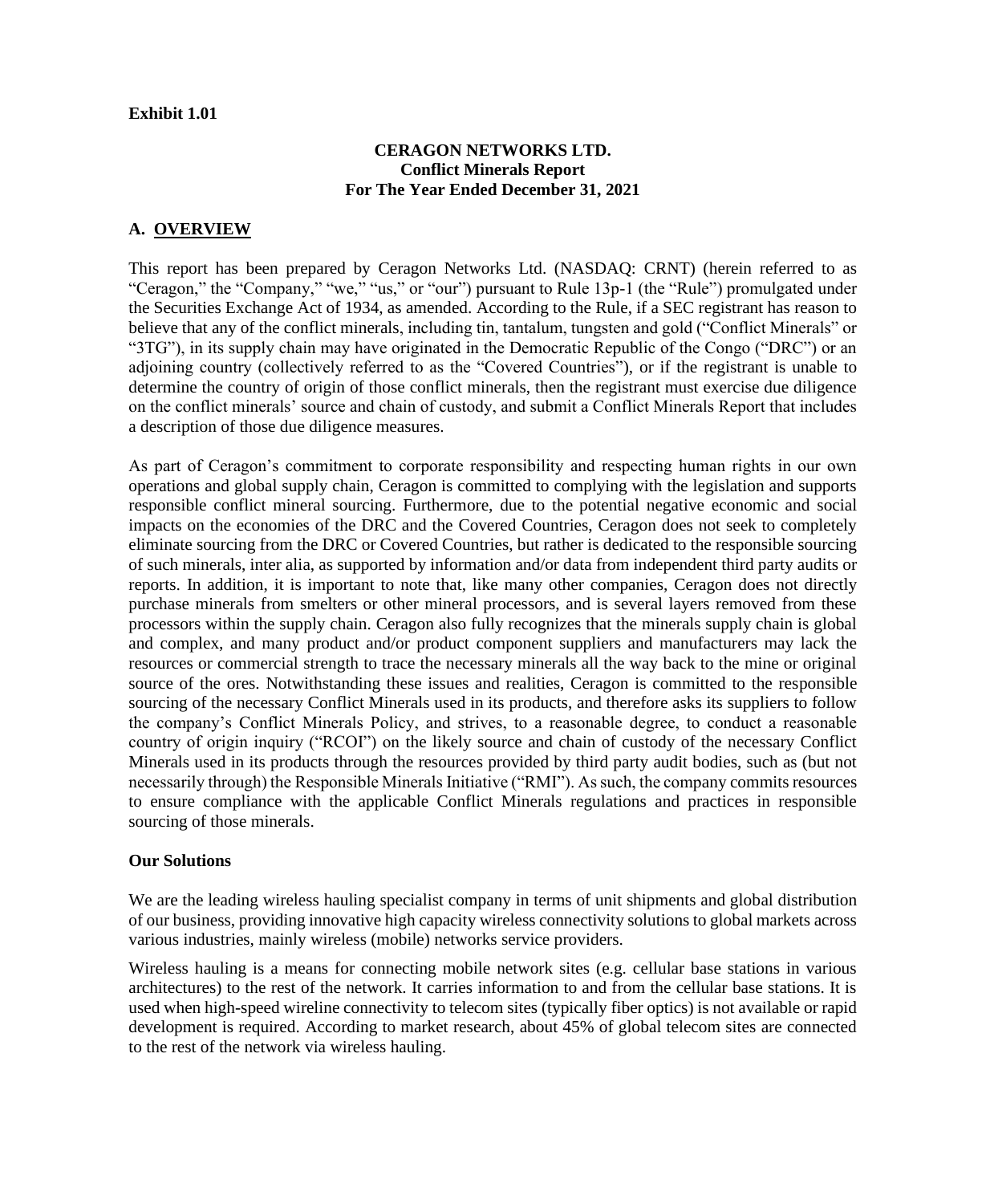Ceragon's innovative technology related to the transition from Wireless SDH to Wireless IP, and the further transition to compact multi-core all-outdoor wireless backhaul solutions, assisted in positioning Ceragon as a leader in the global wireless hauling market, and we expect that it would have potentially positioned us to benefit from new wireless generation transitions such as the current 5G evolution.

In preparation for the transition from 4G to 5G technologies, we have begun planning the roll-out of new 5G-supporting products. In 2019, we introduced the market-first "disaggregated wireless hauling" architecture, which allows operators to significantly simplify 5G network deployment and maintenance, as well as reduce of capital and operating expenses. Currently, we are investing in a new chipset which incorporates 8-cores (Octa-core) in a chipset to be incorporated in products expected to be introduced in 2024.

The term 'wireless hauling' refers to various types of network connectivity signaling and network protocols which vary in speeds and include (i) backhaul - used in 4G, 5G and earlier generations of mobile networks to send data packets between the network and the base-stations and between the base-stations to other network elements, and (ii) fronthaul - used in 4G and 5G networks to send radio signal values between building blocks of the base station, which can be separated from another across geographic site locations to achieve network efficiencies in some network scenarios.

Wireless hauling offers network operators a cost-efficient alternative to wire-line connectivity between network nodes at different sites, mainly fiber optics. Support for high broadband speeds and very large numbers of devices, means that all value-added services can be supported, while the high reliability of wireless systems provide for lower maintenance costs. Because they require no trenching, wireless hauling links can also be set up much faster and at a fraction of the cost of fiber solutions. On the operator's side, this translates into an increase in operational efficiency and faster time-to-market, as well as a shorter timetable to achieving new revenue streams.

We provide wireless hauling solutions and services that enable cellular operators and other service providers to build new networks and evolve networks towards 4G and 5G services. The services provided over these networks are: voice, mobile and fixed broadband, Industrial/Machine-to-Machine (M2M), Internet of Things (IoT) connectivity, public safety and other mission critical services. We also provide our solutions for wireless backhaul to other vertical markets such as Internet service providers, public safety, utilities, oil and gas offshore drilling platforms, as well as maritime communications. Our wireless hauling solutions use microwave and millimeter-wave radio technologies to transfer large amounts of telecommunication traffic between wireless 5G, 4G, 3G and other cellular base station technologies (distributed, or centralized with dispersed remote radio heads) and the core of the service provider's network. We are also a member of industry consortiums of companies, which attempt to better define future technologies in ICT (Information and Communication Technologies) markets, such as Open Networking Foundation (ONF), Metro Ethernet Forum (MEF), European Telecommunications Standards Institute (ETSI), Telecom Infra Project (TIP) and others.

In addition to providing our solutions, we also offer our customers a comprehensive set of turn-key services, including advanced network and radio planning, site survey, solutions development, network rollout, maintenance, wireless hauling network audit and optimization, and training. To enable delivery of turn-key solutions to our customers, in addition to providing roll-out services, we have partnered with other third party providers of technologies complementary to our own. Our offering includes technologies such as: Unlicensed Point-to-Point, Private LTE, Licensed/unlicensed Point-to-Multipoint, IP/MPLS and others. This allows us to better cover our customers' end-to-end needs and increases the level of stickiness with these customers. Our services include powerful project management tools that streamline deployments of complex wireless networks, thereby reducing time and costs associated with network set-up and allowing a fast time-to-revenue. Our experienced teams can deploy hundreds of wireless hauling links every week, and our rollout project track record includes hundreds of thousands of links already installed and operational with a variety of industry-leading operators.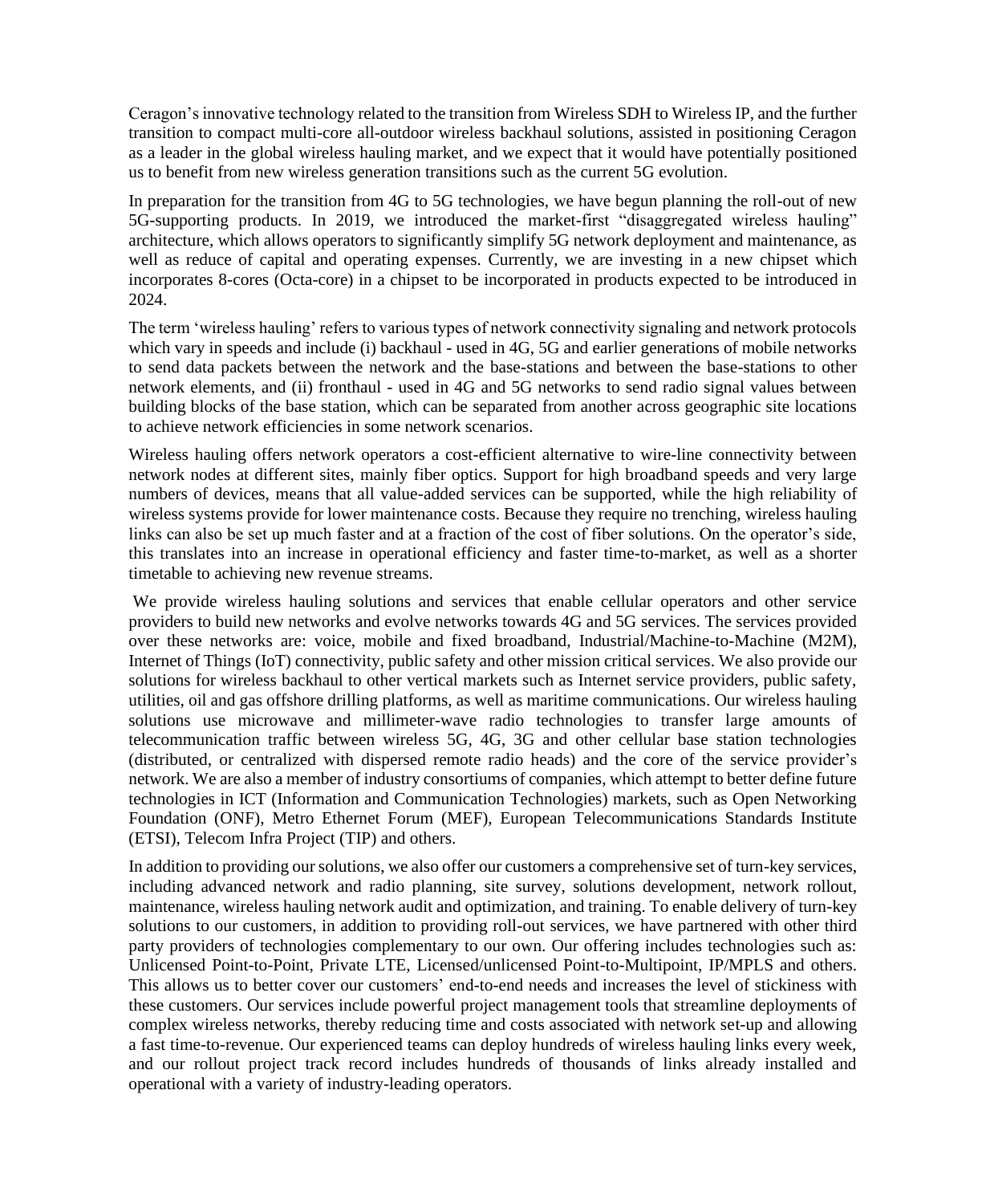Designed for any network scenario, including risk-free flexible migration from current and legacy network technologies and architectures to evolving standards and network hauling scenarios, our solutions provide ultra-high speed connectivity at any distance, be it a few kilometers or tens of kilometers, and even longer, over any available spectrum (or combinations of available spectrum bands) and in any site and network architecture. Our solutions support all wireless access technologies, including 5G-NR NSA, 5G-NR SALTE, HSPA, EV-DO, CDMA, W-CDMA, WIFI and GSM as well as Tetra, P.25 and LMR for critical communications. These solutions allow wireless service providers to cost-effectively and seamlessly evolve their networks from a monolithic base-station architecture to an open RAN architecture, utilizing vertical and horizontal disaggregation, allowing them extra flexibility, scalability and efficiency, thereby meeting the increasing demand of a growing number of connections of any type for consumers and enterprises with growing needs for mobile and other multimedia services, and a growing number of machines or IoT devices such as street surveillance devices or meters.

We also provide our solutions to other non-carrier vertical markets such as oil and gas companies, public safety organizations, businesses and public institutions, broadcasters, energy utilities and others that operate their own private communications networks. Our solutions are deployed by more than 460 service providers of all sizes, as well as in more than 1,500 private networks, in more than approximately 155 countries.

#### **Supply Chain**

The products that we manufacture are highly complex, typically containing thousands of parts from many suppliers. We have relationships with a vast network of suppliers throughout the world and there are generally multiple tiers in the chain of custody between the 3TG mines or processing facilities, where tungsten, tantalum, tin and gold are extracted and/or processed, and Ceragon. Hence, and as per the Organization for Economic Co-operation and Development ("OECD") Due Diligence Guidance for Responsible Supply Chains of Minerals from Conflict-Affected and High-Risk Areas (2016) and related Supplements (the "OECD Due Diligence Guidance"), Ceragon is constituted as a "downstream" company. As such, we must rely on our direct and secondary suppliers to work with their relevant upstream suppliers so that they may provide us with accurate information on the origin of 3TG in the components we purchase, where applicable, by using a template issued by a third party audit body, namely the RMI's Conflict Minerals Reporting Template ("CMRT"), of at least version 6.01 or higher, to report on the origin, or likely origin, of the 3TG in the components we purchase that are necessary to the functionality or production of our products.

#### **Reasonable Country of Origin Inquiry (RCOI)**

Based on the aforementioned risk-based approach, we surveyed one hundred and fifteen (115) suppliers, out of which we received one hundred and six (106) responses. Out of these 106 responses we received from our supply chain inquiry, we identified ninety-seven (97) suppliers whose products may contain 3TG (91.5%) and 9 were found not to use 3TG at their supplies (8.5%). We requested that all identified suppliers provide information to us regarding 3TG existence and relevant smelters or refiners ("SoRs") with whom they engage, while using the Conflict Minerals Reporting Template ("CMRT") of at least version 6.01 or higher, developed by independent third party audit body such as the Responsible Minerals Initiative ("RMI"), formerly the Conflict-Free Sourcing Initiative ("CFSI").

In order to facilitate the implementation of our risk-based approach, Ceragon utilized the services of a third party service provider that assisted in sending relevant communications to our suppliers to explain our expectations regarding compliance and responsible mineral sourcing, while referring suppliers to online training materials, as well as our Conflict Minerals Policy and instructions. We solicited information from suppliers using a template adopted by an independent third-party audit body, the RMI, namely, the CMRT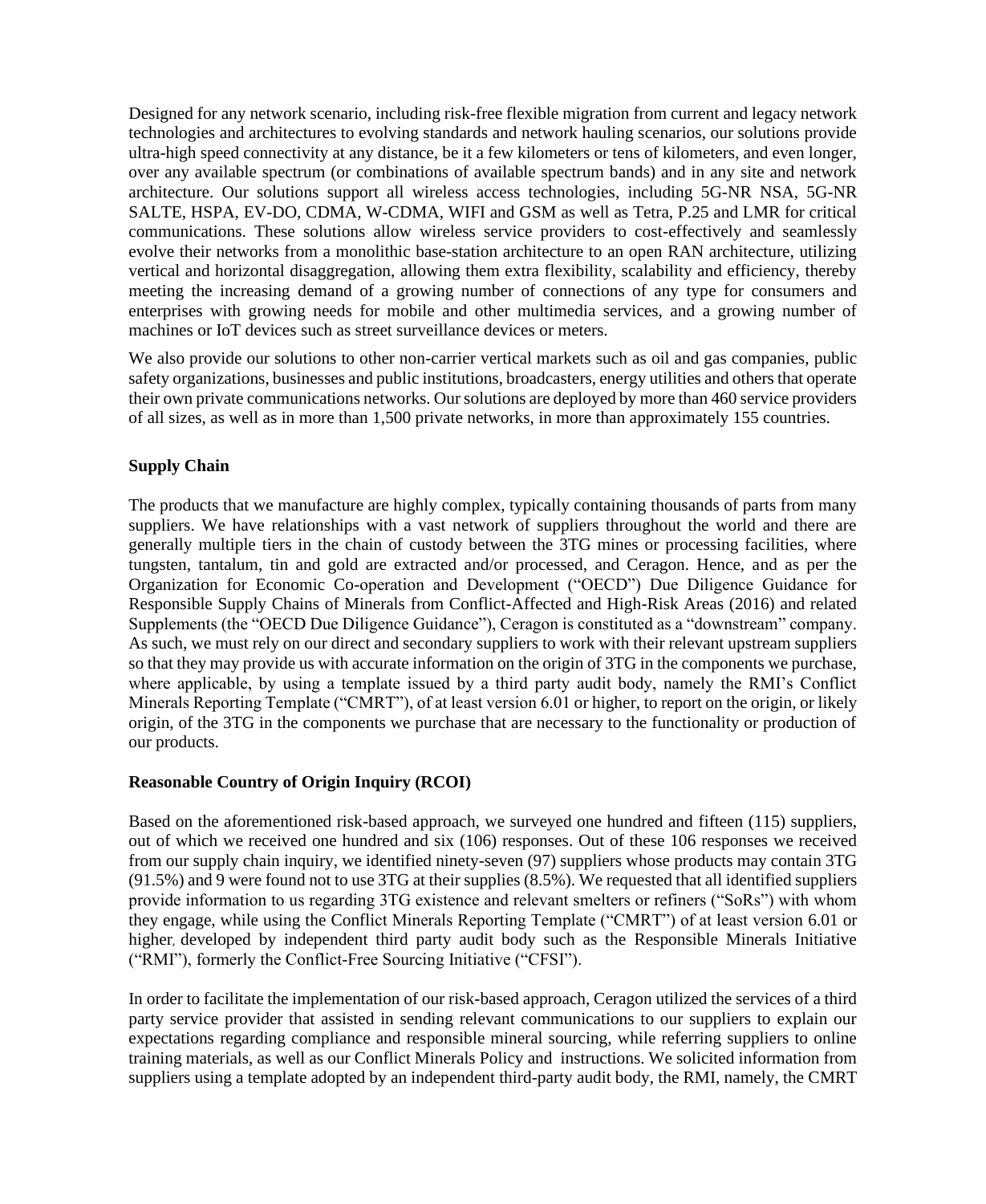version 6.01 or higher. We received a response rate of 92.7% We reviewed the responses that we received and followed up on inconsistent, incomplete, and inaccurate responses, sending reminders to suppliers that did not respond to our requests for information. We compared the smelters or refiners identified in the surveys provided by our relevant suppliers against the lists of facilities that have received a conflict-free or audit-in-process designation by the RMI's Responsible Minerals Assurance Process ("RMAP"), formerly the Conflict Free Smelter Program ("CFSP"). Ceragon is a downstream company as indicated above. As such, we source products and components from suppliers, which, in turn, source materials from their subtier suppliers. Our supply chain is extensive and complex with many layers of suppliers positioned between ourselves and 3TG smelters or refiners. Due to our extended supply chain, we expect our suppliers to provide us with accurate information concerning the likely sources and chains of custody of 3TG necessary to the functionality or production of our products.

## *Efforts to Determine Mine or Location of Origin*

We have determined that requesting our suppliers to complete a current version of the CMRT (i.e., 6.01 and above) represents our reasonable best efforts to determine the mines or locations of origin of 3TG in our supply chain.

The Company's efforts to determine the origin of the Conflict Minerals with the greatest possible accuracy consisted of the due diligence measures described in this Conflict Minerals Report.

## *Smelters or Refiners ("SoR") and Countries of Origin of 3TG*

The vast majority of suppliers from which we requested information responded and provided information through version 6.01 or higher of the RMI's CMRT.

The Company has attempted, with reasonable best effort, to determine the smelters or refiners that are part of its mineral supply chain, through information provided by its suppliers that sold products or product components to the company in 2021.

Currently, the Company does not have the sufficient information to determine the exact country of origin of the Conflict Minerals used in our products or the facilities used to process those Conflict Minerals. Therefore, we cannot exclude the possibility that some of these Conflict Minerals may have originated in the DRC or one of the Covered Countries, and do not originate entirely from recycled or scrap sources.

Based on this result, and in order to mitigate the lack of information, the Company conducted supply chain Conflict Minerals due diligence activities and details those activities in this Conflict Minerals Report.

## **B. DUE DILIGENCE**

#### **Design of Due Diligence**

Our supply chain due diligence measures were designed to conform, in all material respects, with the due diligence framework presented by The Organization for Economic Co-operation and Development (OECD) in the publication OECD Due Diligence Guidance for Responsible Supply Chains of Minerals from Conflict-Affected and High-Risk Areas ("OECD Guidance") and its related supplements for gold, tin, tantalum and tungsten. We designed our due diligence measures according to the recommendations of the OECD Guidance for downstream companies that have no direct relationships with smelters or refiners of necessary Conflict Minerals.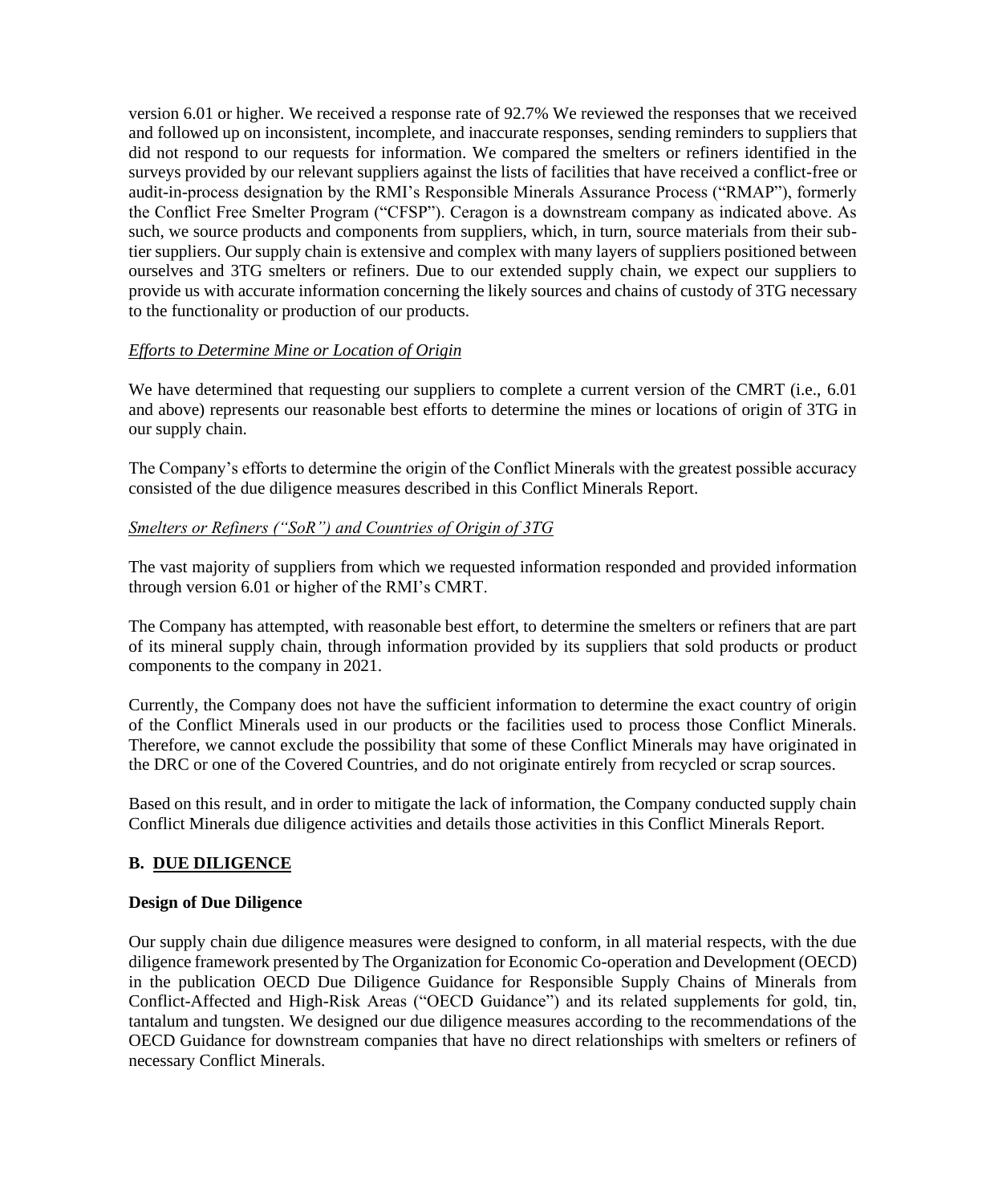#### **Due Diligence Performed**

#### *OECD Step 1: Strong Company Management Systems*

#### **Conflict Minerals Policy**

We have adopted a Conflict Minerals Policy that expresses our commitment to responsible sourcing and our expectations of suppliers regarding the sourcing of the necessary 3TG in our products, which is publicly available on our website at: [https://www.ceragon.com/investors/corporate-governance.](https://www.ceragon.com/investors/corporate-governance)

To the extent required by the SEC, we support increased transparency with regards to our sourcing practices, in particular the sourcing of minerals from areas of on-going conflict, such as the Conflict Minerals from the DRC and Covered Countries. We expect our suppliers to adopt similar policies and meet our expectations regarding responsible sourcing and human rights. As a downstream company, our supply chain is highly complex and our manufacturing process is significantly removed from the mining, smelting or refining of conflict minerals. As a result, we expect our suppliers to cooperate with us to provide: (i) the required supply chain due diligence process, in order to facilitate our compliance with the Rule; and (ii) demonstrate processes in place to reasonably assure the origin, or the likely origin, of the necessary Conflict Minerals contained in the products that they provide Ceragon, and that these minerals did not directly or indirectly benefit, to the best of their knowledge, the armed groups in the DRC or one of the Covered Countries.

In addition, our ethical commitment is reflected not only in our Conflict Minerals Policy, but also in our Code of Conduct, which outlines expected behaviors for all of the Company's stakeholders, as well as our Standards of Business Conduct (see [https://www.ceragon.com/investors/corporate-governance\)](https://www.ceragon.com/investors/corporate-governance) for suppliers that includes our specific approach to human rights, bribery, conflict of interests, insider trading etc. expectations.

#### **Internal Team**

We have established an internal team led by the Global Director of Procurement and EVP General Counsel of the Company, responsible for implementing our Conflict Minerals compliance strategy, as well as other team members from our Procurement, Operations and Legal departments. The team assesses progress and discusses further steps regarding implementation of our Conflict Minerals strategy and risk management processes.

#### **Control Systems**

As a downstream company, we do not typically have a direct relationship with 3TG smelters or refiners. We do, however, use the RMI Standard Smelter Lists to verify the status of SoRs that have undergone, or are in the process of undergoing, an independent third-party audit on their labor and human rights practices.

We utilize the RMI's CMRT reporting template, accepting versions 6.01 or higher for the 2021 reporting year, to collect data and information from our suppliers and in order to identify the origins, or likely origins, of the 3TG in our supply chain that is necessary to the functionality or production of products that we manufactured or contracted to manufacture in 2021. As mentioned previously in this report, we also engage a third-party service provider to assist us in in engaging in communication with our suppliers to collect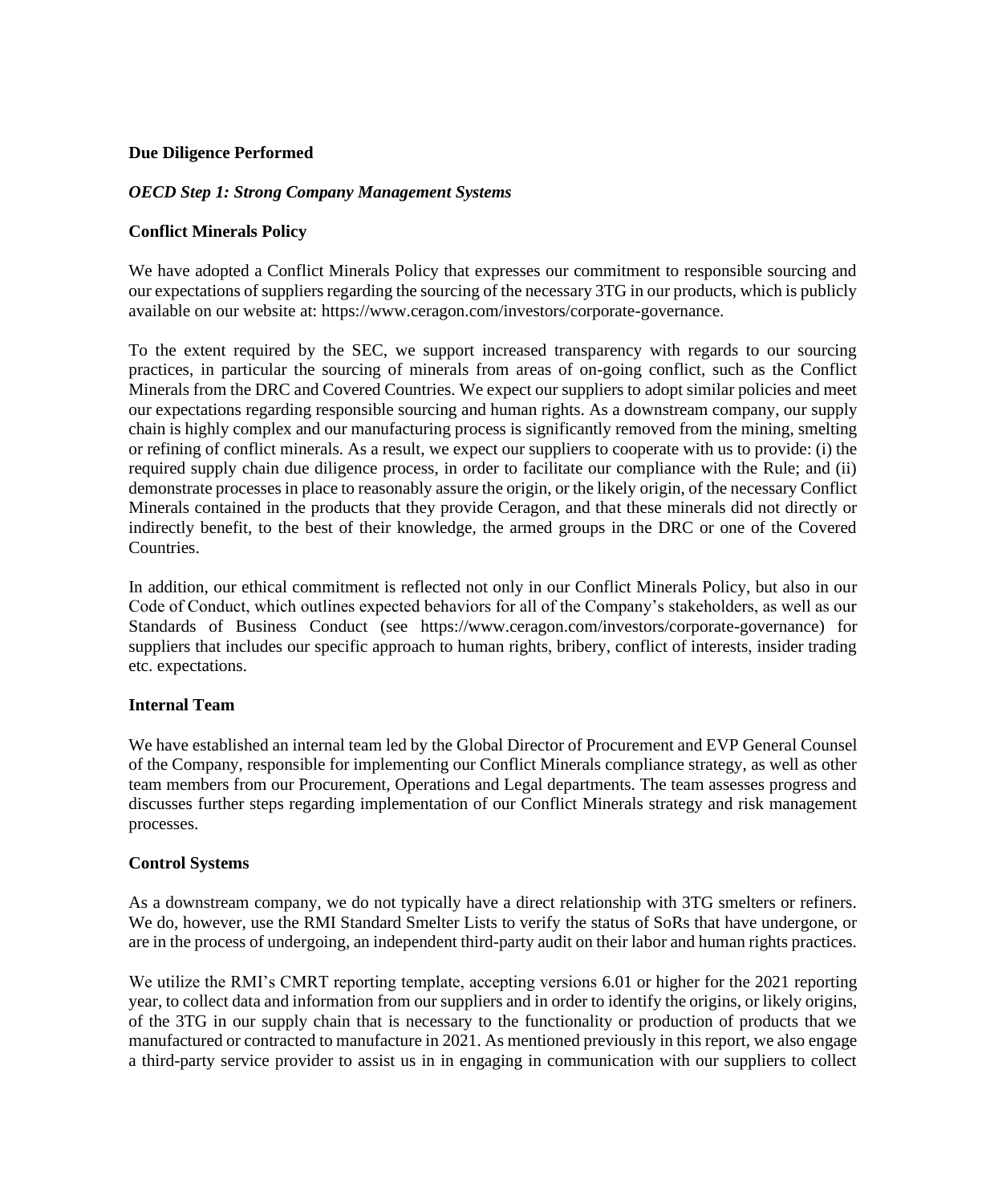information on the smelters or refiners that process the minerals that may ultimately be assimilated into our products.

We communicate the Company's due diligence efforts to our customers upon request and to senior management on a periodic basis, in addition to the filing of this report with the SEC.

## **Maintenance of Records**

As per the recommendation in the OECD Guidance and Related Supplements, we retain records and relevant materials for a period of five years.

## **Supplier Engagement**

As part of our supply chain due diligence and in engaging our supply chain on responsible sourcing, we sent notifications to relevant suppliers in 2021 requesting them to complete version 6.01 or higher of the RMI's CMRT. We also provide training and instructions for completing the CMRT to its relevant suppliers. As stated in our Conflict Minerals Policy, suppliers are expected to implement and communicate policies that promote responsible sourcing and that are consistent with our Conflict Minerals Policy and we expect their direct and indirect suppliers do the same. In addition, our suppliers are expected to establish procedures to facilitate the traceability of the necessary Conflict Minerals in our supply chain.

Many of our supplier purchase contracts have terms of three to five years or more, or consider the volume we purchase as not material (and hence, show less willingness to change their procurement terms), and we may not be able to unilaterally impose new contract terms or flow-down requirements that would otherwise compel these suppliers to support our supply chain due diligence efforts with respect to 3TG content. For suppliers that do not meet our expectations, we reserve the right to contact them and request information regarding the source, or likely source, and chain of custody of the Conflict Minerals in their supply chain, and as we enter into new contracts or renew existing contracts, we negotiate the adding of relevant Conflict Minerals language that requires suppliers to cooperate in identifying the source or the likely source, if any, of 3TG in their supply chain.

#### **Grievance Mechanism**

We have internal processes in place that allow all relevant stakeholders to express their concerns about possible improper or unethical business practices or violations of company policies, laws, or regulations. Our Conflict Minerals Policy is available to the public on our website (at [https://www.ceragon.com/investors/corporate-governance\)](https://www.ceragon.com/investors/corporate-governance) and includes a grievance procedure for suppliers and other external parties to contact us should they wish to seek guidance or report concerns regarding Conflict Minerals or responsible sourcing topics.

## *OECD Step 2: Identifying and Assessing Potential Risks in the Supply Chain*

We surveyed approximately 115 suppliers and had a response rate of 92.17%. We surveyed those suppliers in order to identify the 3TG contained in the products they supply us, and to request information in the CMRT regarding the smelters or refiners that process the 3TG and the reasonable countries of origin of the 3TG in their supply chains. The survey was conducted by utilizing version 6.01 or higher of the CMRT and the services of a third-party service provider in order to collect the responses.

We reviewed the responses against the risk criteria development by our internal team as well as the correspondence with our responsible sourcing policy in order to determine the responses that required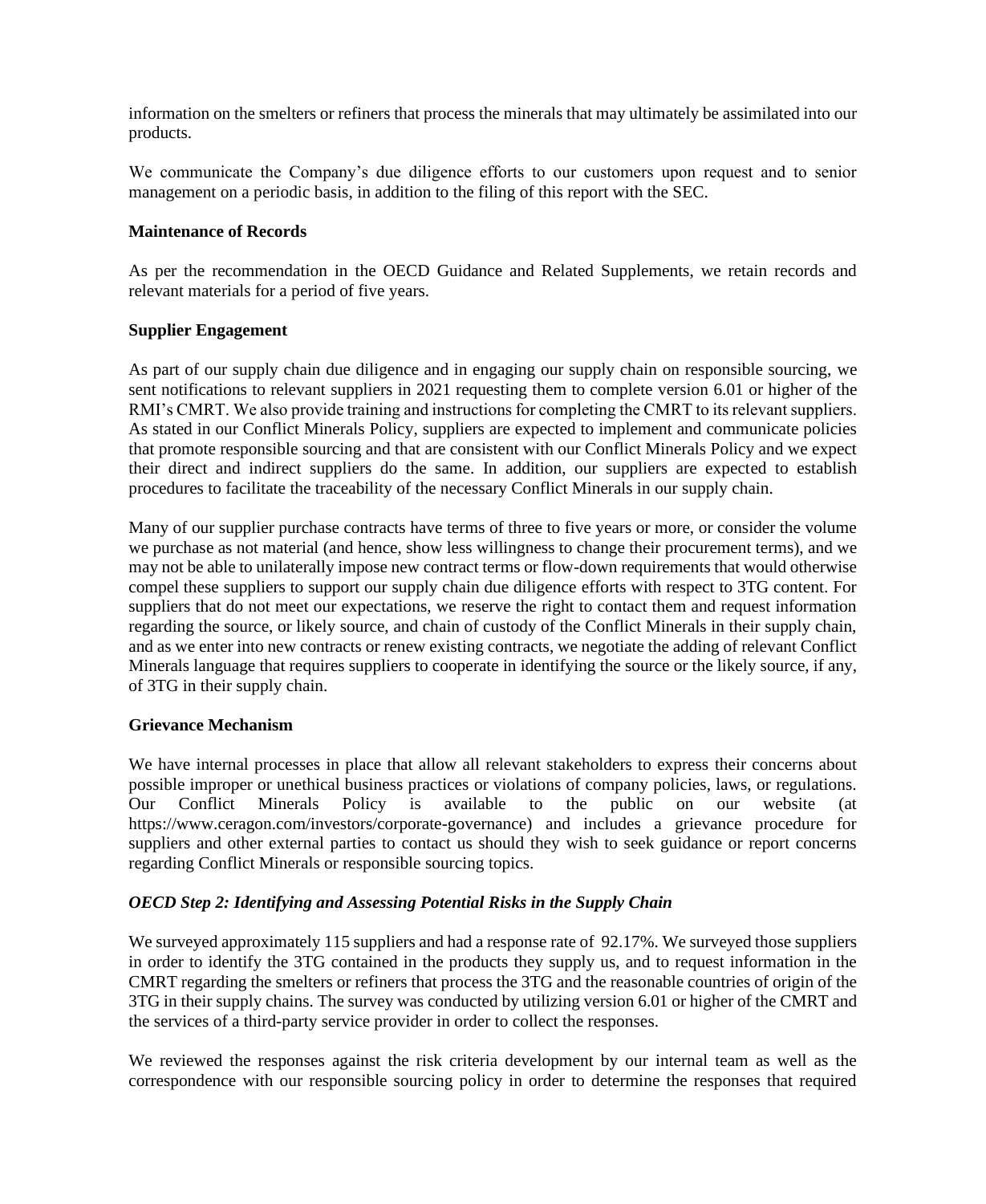further engagement and follow-up. The responses included certain incomplete responses as well as inconsistencies within the data reported by those suppliers and we worked with them in an effort to secure revised responses. Smelters or refiners identified by the Company's suppliers were compared against the list of smelters or refiners that have received a conflict-free or active designation from the RMAP.

## *OECD Step 3: Design and Implement a Strategy to Respond to Risks*

We implemented the following strategy to address the results of our risk assessment described in Step 2 above. The goal of the design and implementation strategy is not to eliminate sourcing from the DRC and Covered Countries, but to encourage participation with the RMI and other third-party audit bodies, where possible.

- Our senior management and relevant procurement directors are briefed about our due diligence efforts on a periodic basis.
- We adopted a risk management approach aimed at encouraging responsible sourcing practices, primarily focused on suppliers that may source or process 3TG originating or likely originating in the DRC or Covered Countries.
- The goal of the risk management approach is not to eliminate sourcing from the DRC, but to encourage suppliers to engage in responsible mineral sourcing, as per the Company's policy.
- We found no instance where it was necessary to escalate risk management efforts, temporarily suspend business or disengage with a supplier due to Conflict Minerals sourcing-related issues. However, certain suppliers were contacted regarding the existence of smelters or refiners that were not identified as compliant with the RMAP or their sourcing facilities are not audited by and independent Third-Party Audit body, such as the RMI. These suppliers were contacted and required to submit a corrective action plan regarding these SoRs to the Company.
- We engage in regular ongoing risk assessment through our suppliers' annual data submissions, as well as by documenting our reported SoRs and likely Countries of Origin ("COO").
- Our internal team, led by the Company's EVP General Counsel and Global Director of Procurement, assesses identified risks and determines follow-up actions, if any.

# *OECD Step 4: Carry Out Independent Third-Party Audit of Supply Chain Due Diligence at Identified Points in the Supply Chain*

We do not typically have a direct relationship with 3TG smelters or refiners reported within our supply chain and therefore do not perform direct audits of these entities. We rely on the efforts of independent Third-Party Audit initiatives, such as the RMI, that conduct validation audits of sourcing and human rights practices among smelters or refiners of the Conflict Minerals.

# *OECD Step 5: Report On Supply Chain Due Diligence*

This Conflict Minerals Report constitutes our annual report on our 3TG due diligence, and is made available on our website at: [https://www.ceragon.com/investors/corporate-governance,](https://www.ceragon.com/investors/corporate-governance) as well as being filed with the SEC.

# **C. RESULTS OF ASSESSMENT**

The Company sent out 115 survey requests and received 106 responses, amounting to a 92.17% response rate.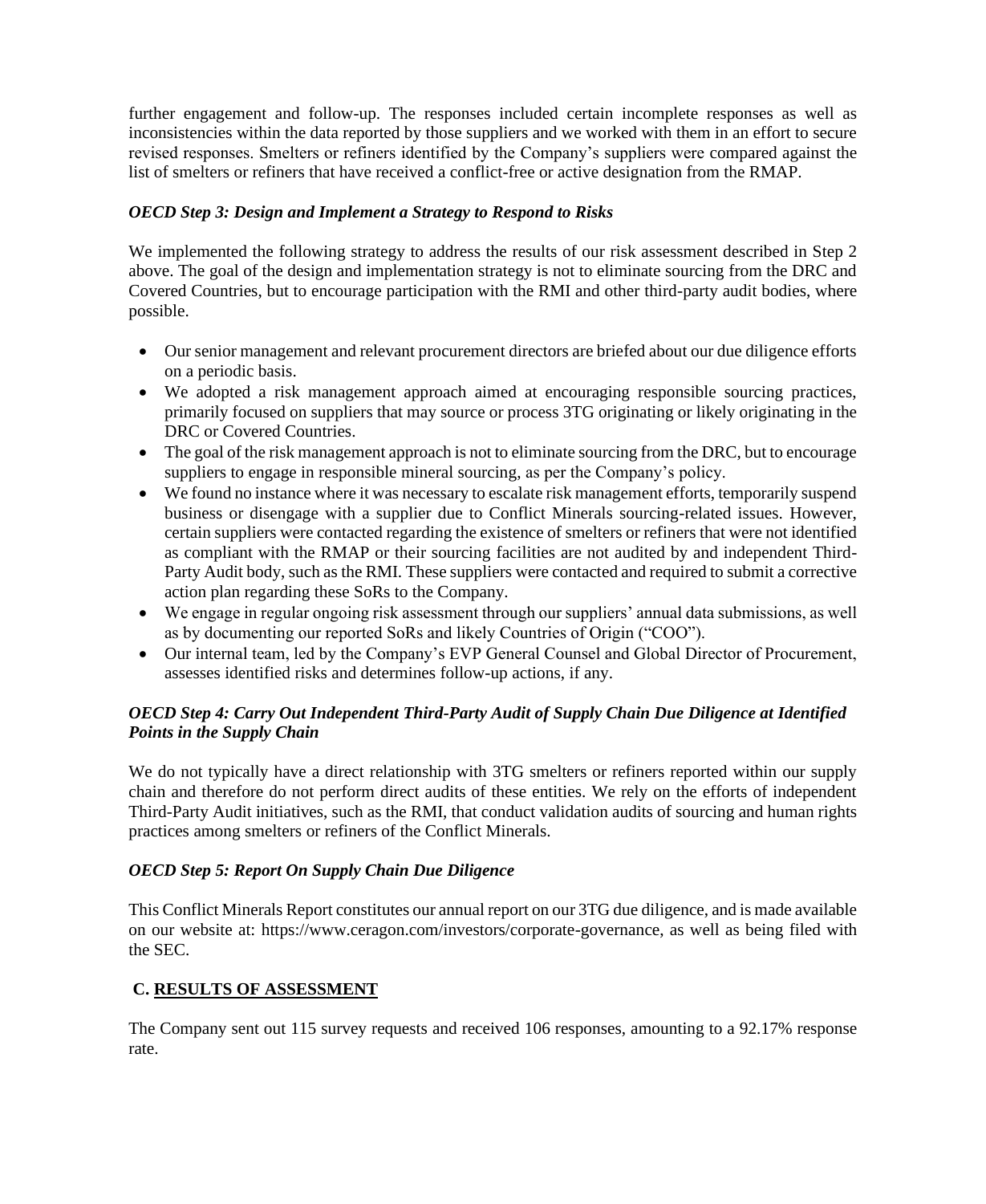Currently, we do not have sufficient information from our suppliers to determine the complete list of the countries of origin of the Conflict Minerals used in our products that were manufactured or that were contracted to manufacture in 2021 or the facilities used to process those Conflict Minerals.

Based on the information provided by the Company's suppliers and its own due diligence efforts with known smelters or refiners until December 31, 2021, the Company believes that the facilities that may have been used to process the 3TG in the Company products in 2021 include the smelters or refiners listed in Annex I below.

Based on these due diligence efforts, the Company does not have sufficient information to conclusively determine the countries of origin of the 3TG in its products or whether the 3TG in its products originated entirely from recycled or scrap sources. However, based on the information provided by the Company's relevant direct suppliers, as well as their reported smelters or refiners, which was validated against independent sources, such as the status' of those SoRs in the RMI's RMAP program and other sources, the Company believes that the countries of origin of the 3TG contained in its products may include the countries listed in Annex II below.

The charts below summarize the 611 operational smelters and/or refiners and their participation status in the RMAP, as indicated in the compiled data from our due diligence efforts:

| $\frac{0}{0}$ | Quantity             | <b>Metal</b>                                                                                 |
|---------------|----------------------|----------------------------------------------------------------------------------------------|
| 12%           | 76                   | Tungsten                                                                                     |
| 35%           | 212                  | Tin                                                                                          |
| 11%           | 66                   | Tantalum                                                                                     |
| 42%           | 257                  | Gold                                                                                         |
| 100%          | 611                  | <b>Total</b>                                                                                 |
|               | $\sim$ $\sim$ $\sim$ | $\cdot$ $\cdot$ $\cdot$<br>$\sim$ $\sim$ $\sim$ $\sim$ $\sim$ $\sim$<br>$\sim$ $\sim$ $\sim$ |



In regard to the chart below, please note that: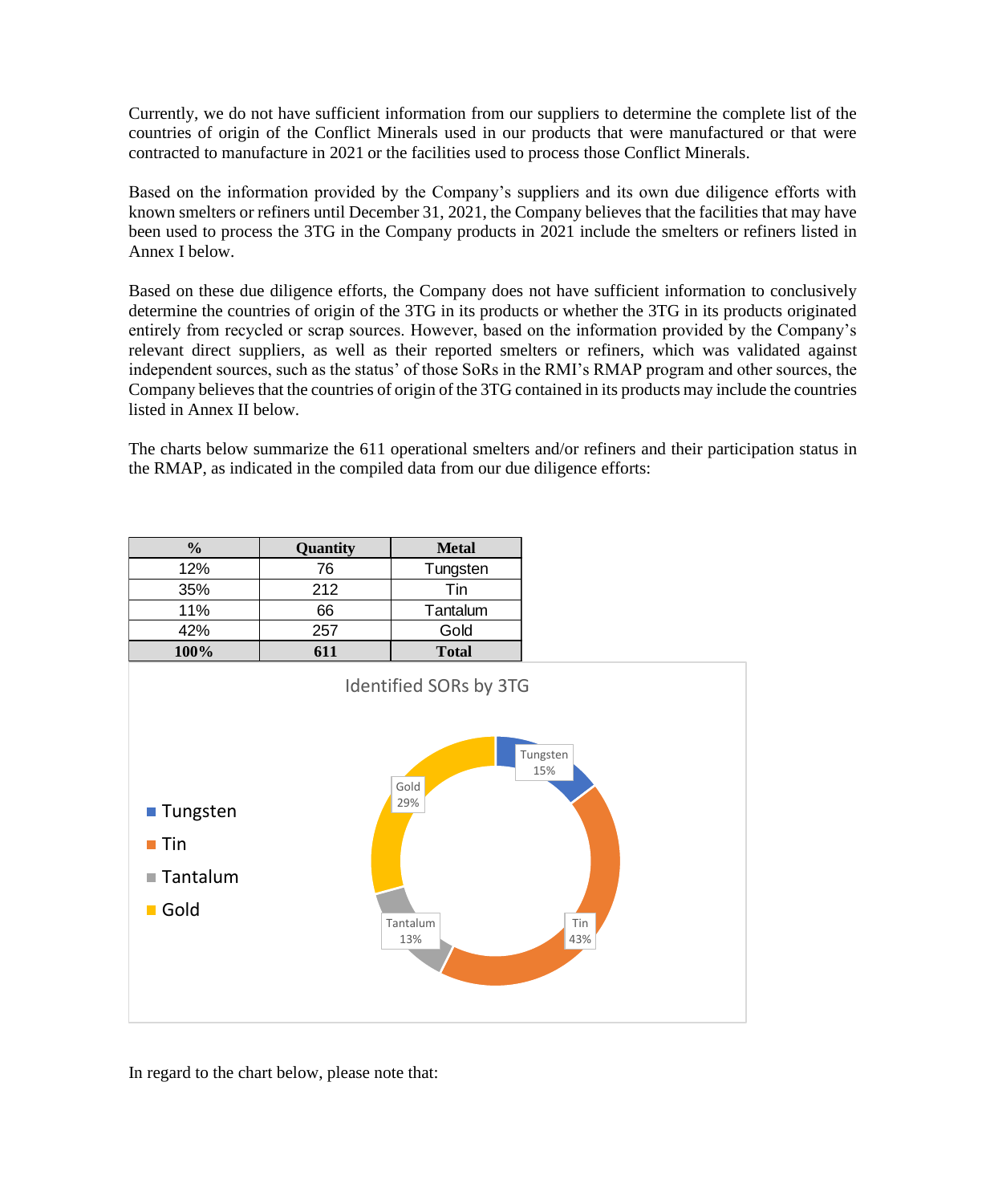- "**Compliant**" refers to SoRs that have received a "conflict-free" designation from an independent third party audit program;
- "**Active"** refers to SoRs that have begun or are currently participating in an independent third-party audit program;
- "**Not Active**" refers to SoRs that have not begun participating in an independent third-party audit program.

| Manufacturer's response rate: |        |        |
|-------------------------------|--------|--------|
|                               | 2020   | 2021   |
| Number of Items/P/N           |        |        |
| <b>Response rate</b>          | 90.76% | 92.17% |
| <b>Number of MFR ue</b>       | 119    | 115    |



## **Smelter Compliance status:**

|                                  | 2020        | 2021        |
|----------------------------------|-------------|-------------|
| <b>Verified Conflict Free</b>    | 233 (75.0%) | 227 (67.4%) |
| <b>Participating in an audit</b> | $11(3.5\%)$ | $17(5.0\%)$ |
| <b>Not Participating</b>         | 67 (21.5%)  | 93(27.6%)   |
| <b>Total</b>                     | 311 (100%)  | 337 (100%)  |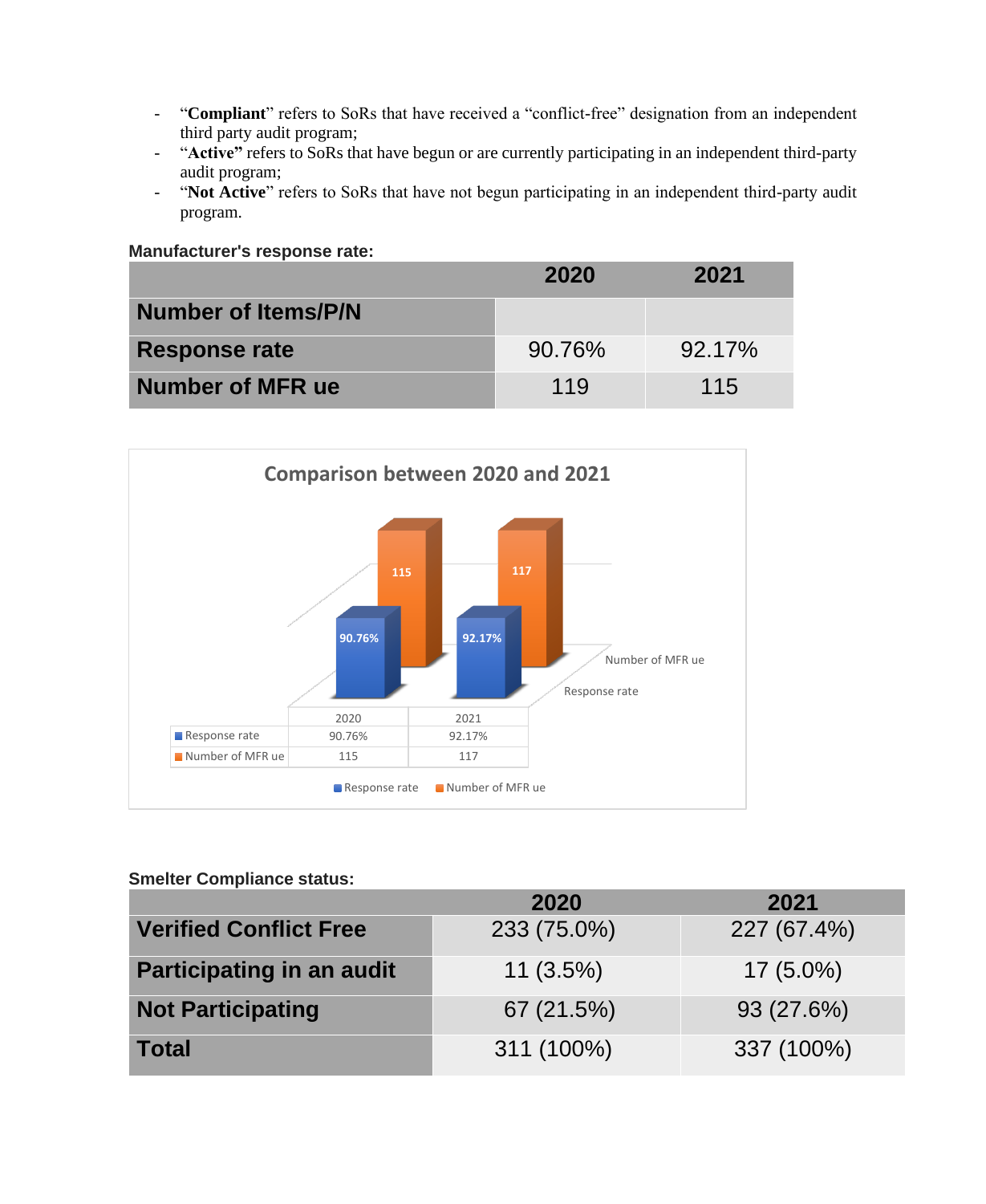

Please note that information gathered from Ceragon's suppliers is not collected on a continuous, real-time basis, and that, since the information comes from direct and secondary suppliers and independent Third Party Audit programs, Ceragon can only provide reasonable (not absolute) assurance regarding the source and chain of custody of the necessary Conflict Minerals. Nonetheless, the Company continuously strives to improve its processes on an annual basis.

#### **D. ONGOING MITIGATION EFFORTS**

Subject to the Rule, we intend to take the following steps to improve the supply chain due diligence and responsible sourcing practices to further mitigate the risk that the 3TG in that could potentially finance or benefit armed groups in the DRC or Covered Countries:

- Ensure that new or renewed supplier contracts adhere to the Conflict Minerals requirement in such contracts.
- Continue to send follow-up letters to non-responsive suppliers and to suppliers that source the necessary conflict minerals from the DRC or Covered Countries, i.e. conflict minerals originating from smelters or refiners that are not compliant with RMAP or other independent Third-Party Audit programs.
- Send surveys to suppliers as an annual routine in order to assimilate such routines by our suppliers and allow our suppliers to establish as process that will assure providing a complete response.
- Continue to validate supplier responses using information collected via independent conflict free smelter validation programs such as the Responsible Minerals Initiative's (RMI) RMAP.
- Strengthen communications with suppliers in order to improve the number of suppliers that respond to the Company's supply chain surveys and continue to emphasize the importance of this initiative to Ceragon and to encourage their participation.

#### **Caution Concerning Forward- Looking Statements**

This report on Form SD contains "forward-looking statements" within the meaning of the Securities Act of 1933, as amended, or the Securities Act, and the Securities Exchange Act of 1934, as amended, or the Exchange Act, and the safe-harbor provisions of the Private Securities Litigation Reform Act of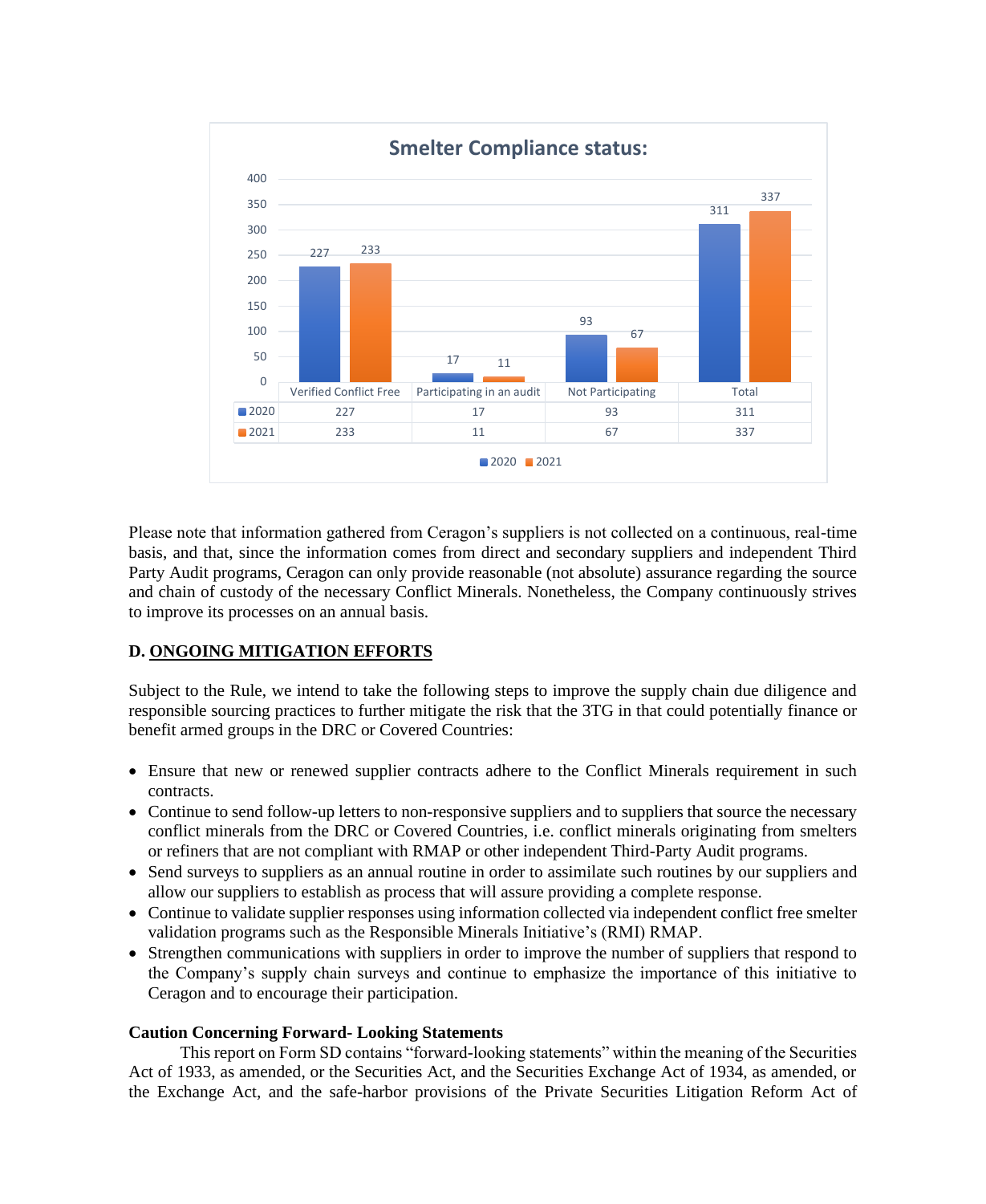1995. Also, documents that we incorporate by reference into this report or annexed to it, including documents that we subsequently file with the Commission, will contain forward-looking statements. Forward-looking statements are those that predict or describe future events, trends and expected results and that do not relate solely to historical matters. We have based these forward-looking statements on our current expectations and projections about future events.

Forward-looking statements can be identified by the use of terminology such as "may," "will," "assume," "expect," "anticipate," "estimate," "continue," "believe," "potential," "possible," "intend," and similar expressions or negatives of those expressions that are intended to identify forward-looking statements, although not all forward-looking statements contain these identifying words. All statements contained or incorporated by reference in this report on Form SD or other filings with the SEC regarding our future strategy, future expectations, plans and events, future operations, projected financial position, proposed products, estimated future revenues, projected costs, future prospects, the future of our industry and results that might be obtained by pursuing management's current plans and objectives, projections of results of operations or of financial condition, are "forward-looking statements".

You should not place undue reliance on our forward-looking statements because the matters they describe are subject to certain risks, uncertainties and assumptions that are difficult to predict, and they involve known and unknown risks and uncertainties that may cause our actual results, performance or achievements to be materially different from any future results, performance or achievements expressed or implied by such forward-looking statements. Our forward-looking statements are based on the information currently available to us and speak only as of the date on the cover of this report on Form SD, or, in the case of forward-looking statements incorporated by reference, the date of the filing that includes the statement. Over time, our actual results, performance or achievements may differ from those expressed or implied by our forward-looking statements, and such difference might be significant and materially adverse to our security holders. We undertake no obligation to update publicly any forward-looking statements, whether as a result of new information, future events or otherwise.

We have identified some of the important factors that could cause future events to differ from our current expectations and they are described in our Annual Report on Form 20-F for the fiscal year ended December 31, 2021, including without limitation under the captions "Item 3. Key Information - Risk Factors," the information about us set forth under Item 4. "INFORMATION ON THE COMPANY" and information related to our financial condition under Item 5. "OPERATING AND FINANCIAL REVIEW AND PROSPECTS", in our 2021 Form 20-F generally, and in other documents that we filed or may file with the Commission, all of which you should review carefully. Please consider our forward-looking statements in light of those risks as you read this report.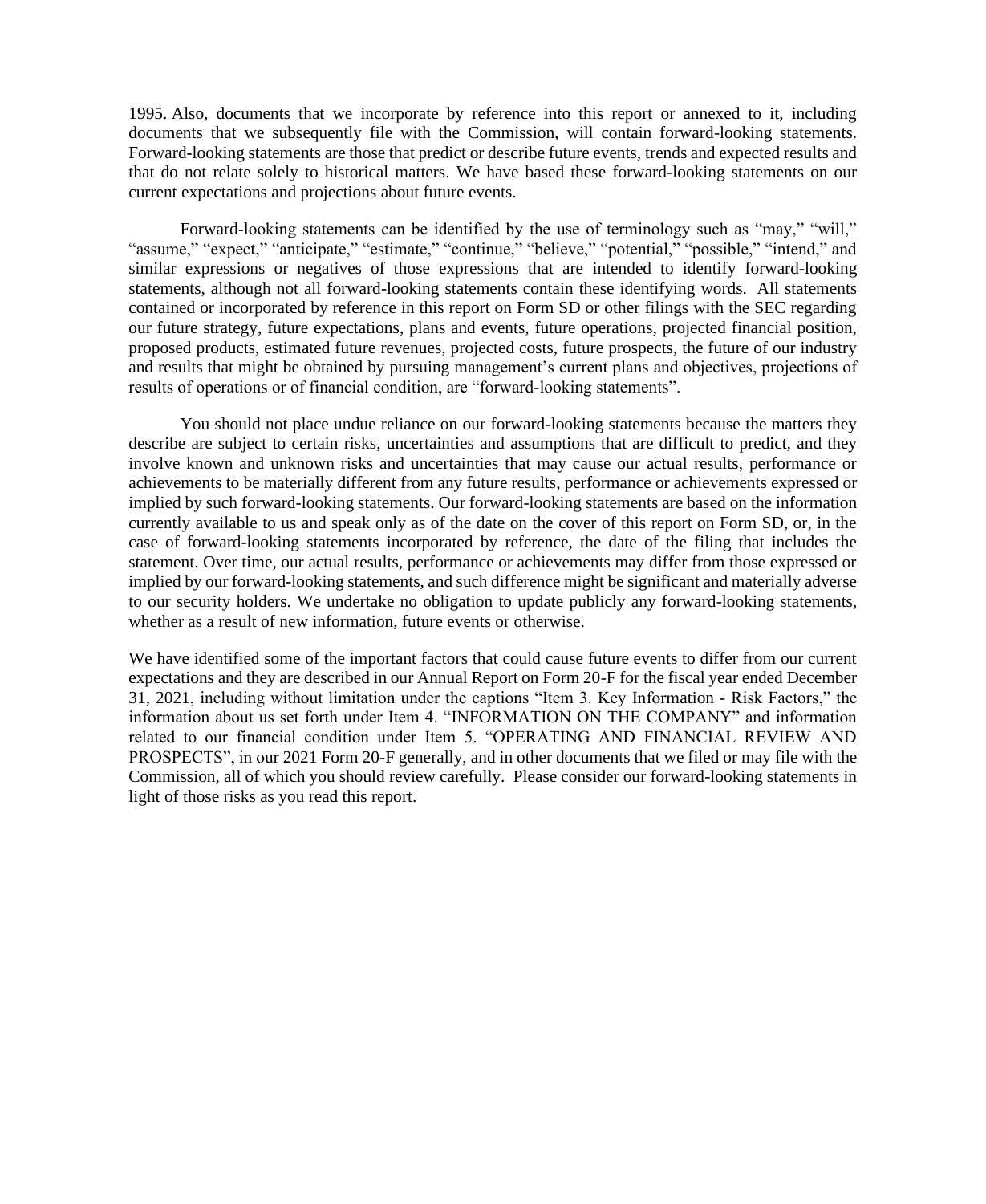# **Annex I – List of Identified Operating SoRs**

| <b>Metal</b> | <b>SOR Name</b>                                               | <b>SOR Country</b>          |
|--------------|---------------------------------------------------------------|-----------------------------|
| Gold         | 8853 s.p.a.                                                   | <b>ITALY</b>                |
| Gold         | ?gussa ?sterreichische Gold- und Silber-Scheideanstalt GmbH   | <b>AUSTRIA</b>              |
| Gold         | abington reldan metals, llc                                   | UNITED STATES OF AMERICA    |
| Gold         | advanced chemical company                                     | UNITED STATES OF AMERICA    |
| Gold         | african gold refinery                                         | <b>UGANDA</b>               |
| Gold         | aida chemical industries co., ltd.                            | <b>JAPAN</b>                |
| Gold         | al etihad gold llc                                            | <b>UNITED ARAB EMIRATES</b> |
| Gold         | al etihad gold refinery dmcc                                  | UNITED ARAB EMIRATES        |
| Gold         | allgemeine gold-und silberscheideanstalt a.g.                 | <b>GERMANY</b>              |
| Gold         | almalyk mining and metallurgical complex (ammc)               | <b>UZBEKISTAN</b>           |
| Gold         | AngloGold Ashanti C?rrego do S?tio Miner??o                   | <b>BRAZIL</b>               |
| Gold         | anglogold ashanti corrego do sitio mineracao                  | <b>BRAZIL</b>               |
| Gold         | argor-heraeus s.a.                                            | <b>SWITZERLAND</b>          |
| Gold         | asahi pretec corp.                                            | <b>JAPAN</b>                |
| Gold         | asahi refining canada ltd.                                    | <b>CANADA</b>               |
| Gold         | asahi refining usa inc.                                       | UNITED STATES OF AMERICA    |
| Gold         | asaka riken co., ltd.                                         | <b>JAPAN</b>                |
| Gold         | atasay kuyumculuk sanayi ve ticaret a.s.                      | <b>TURKEY</b>               |
| Gold         | au traders and refiners                                       | <b>SOUTH AFRICA</b>         |
| Gold         | augmont enterprises private limited                           | <b>INDIA</b>                |
| Gold         | <b>AURA-II</b>                                                | UNITED STATES OF AMERICA    |
| Gold         | aurubis ag                                                    | <b>GERMANY</b>              |
| Gold         | Baiyin Nonferrous Metals Corporation (BNMC)                   | <b>CHINA</b>                |
| Gold         | balore refinersga                                             | <b>INDIA</b>                |
| Gold         | bangalore refinery                                            | <b>INDIA</b>                |
| Gold         | bangko sentral ng pilipinas (central bank of the philippines) | <b>PHILIPPINES</b>          |
| Gold         | <b>Bauer Walser AG</b>                                        | <b>GERMANY</b>              |
| Gold         | boliden ab                                                    | <b>SWEDEN</b>               |
| Gold         | c. hafner gmbh + co. kg                                       | <b>GERMANY</b>              |
| Gold         | c.i metales procesados industriales sas                       | <b>COLOMBIA</b>             |
| Gold         | caridad                                                       | <b>MEXICO</b>               |
| Gold         | ccr refinery - glencore canada corporation                    | <b>CANADA</b>               |
| Gold         | CCR Refinery - Glencore Canada Corporation                    | <b>CANADA</b>               |
| Gold         | cendres + metaux s.a.                                         | SWITZERLAND                 |
| Gold         | cgr metalloys pvt ltd.                                        | <b>INDIA</b>                |
| Gold         | Changzhou Chemical Research Institute Co. Ltd.                | <b>CHINA</b>                |
| Gold         | chimet s.p.a.                                                 | <b>ITALY</b>                |
| Gold         | chugai mining                                                 | <b>JAPAN</b>                |
| Gold         | daejin indus co., ltd.                                        | KOREA, REPUBLIC OF          |
| Gold         | daye non-ferrous metals mining ltd.                           | <b>CHINA</b>                |
| Gold         | degussa sonne / mond goldhandel gmbh                          | <b>GERMANY</b>              |
| Gold         | dijllah gold refinery fzc                                     | UNITED ARAB EMIRATES        |
| Gold         | doduco                                                        | <b>GERMANY</b>              |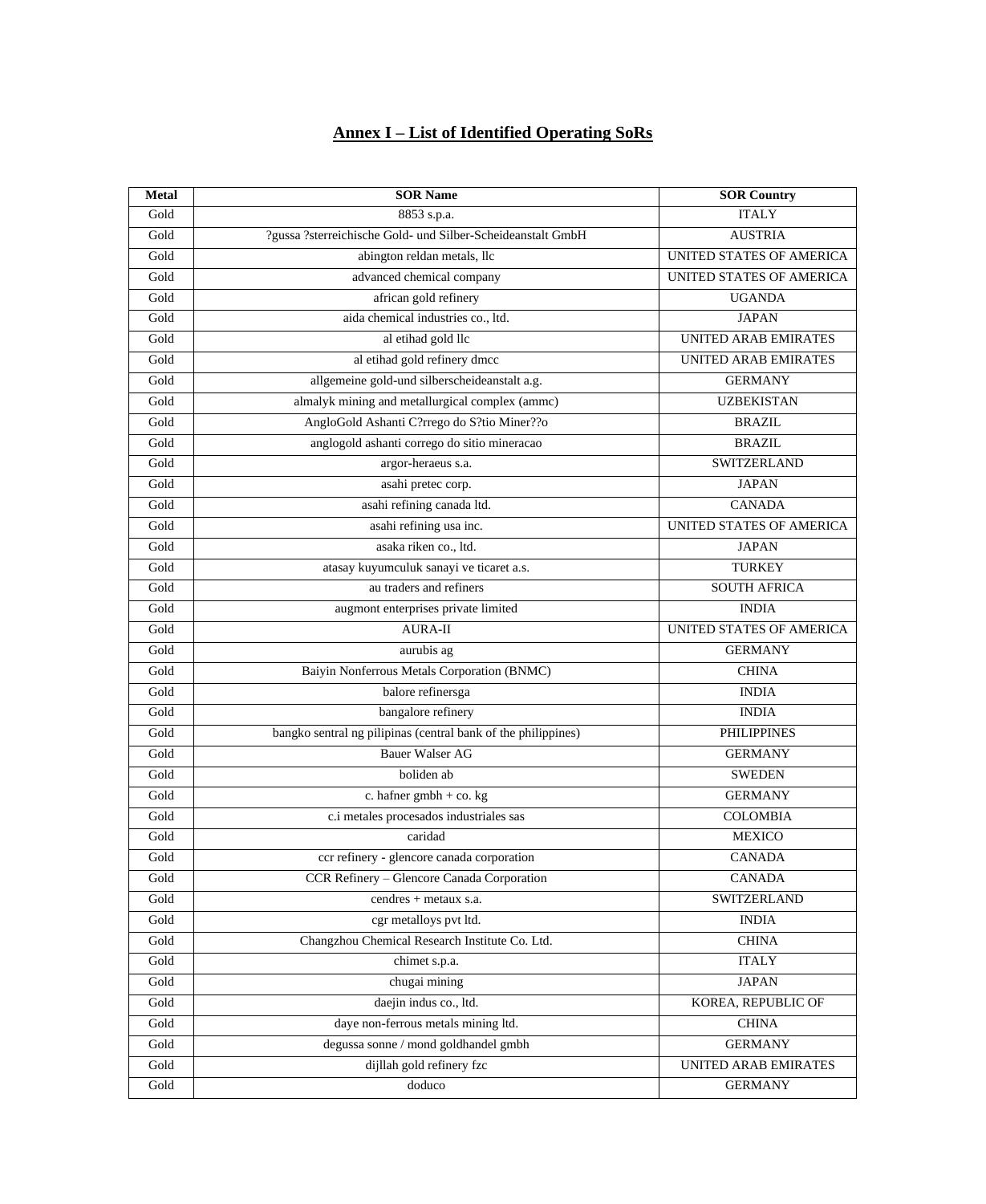| Gold                  | doduco contacts and refining gmbh                               | <b>GERMANY</b>                  |
|-----------------------|-----------------------------------------------------------------|---------------------------------|
| Gold                  | dowa                                                            | <b>JAPAN</b>                    |
| Gold                  | ds pretech co., ltd.                                            | KOREA, REPUBLIC OF              |
| Gold                  | dsc (do sung corporation)                                       | KOREA, REPUBLIC OF              |
| Gold                  | Eco-System Recycling Co., Ltd.                                  | <b>JAPAN</b>                    |
| Gold                  | eco-system recycling co., ltd. east plant                       | <b>JAPAN</b>                    |
| Gold                  | eco-system recycling co., ltd. north plant                      | <b>JAPAN</b>                    |
| Gold                  | eco-system recycling co., ltd. north plant                      | <b>JAPAN</b>                    |
| Gold                  | eco-system recycling co., ltd. west plant                       | <b>JAPAN</b>                    |
| Gold                  | elemetal refining, llc                                          | UNITED STATES OF AMERICA        |
| Gold                  | elemetal refining, llc                                          | UNITED STATES OF AMERICA        |
| Gold                  | emirates gold dmcc                                              | UNITED ARAB EMIRATES            |
| Gold                  | Faggi Enrico S.p.A.                                             | <b>ITALY</b>                    |
| Gold                  | fidelity printers and refiners ltd.                             | <b>ZIMBABWE</b>                 |
| Gold                  | fujairah gold fzc                                               | <b>UNITED ARAB EMIRATES</b>     |
| Gold                  | Fujairah Gold FZE                                               | UNITED ARAB EMIRATES            |
| Gold                  | Gansu Seemine Material Hi-Tech Co., Ltd.                        | <b>CHINA</b>                    |
| Gold                  | gcc gujrat gold centre pvt. ltd.                                | <b>INDIA</b>                    |
| Gold                  | geib refining corporation                                       | <b>UNITED STATES OF AMERICA</b> |
| Gold                  | gold coast refinery                                             | <b>GHANA</b>                    |
| Gold                  | gold refinery of zijin mining group co., ltd.                   | <b>CHINA</b>                    |
| Gold                  | great wall precious metals co., ltd. of cbpm                    | <b>CHINA</b>                    |
| Gold                  | <b>GUANGDONG HUA JIAN TRADE DO.,LTD</b>                         | <b>CHINA</b>                    |
| Gold                  | guangdong jinding gold limited                                  | <b>CHINA</b>                    |
| Gold                  | GUANGDONG JINXIAN GAOXIN CAI LIAO GONG SI                       | <b>CHINA</b>                    |
| Gold                  | Guangdong macro jin precious metal smelting                     | <b>CHINA</b>                    |
| Gold                  | Guangdong MingFa Precious Metal Co., Ltd                        | <b>CHINA</b>                    |
| Gold                  | Gujarat Gold Centre                                             | <b>INDIA</b>                    |
| Gold                  | guoda safina high-tech environmental refinery co., ltd.         | <b>CHINA</b>                    |
| Gold                  | Hang Seng Technology                                            | <b>CHINA</b>                    |
| Gold                  | hangzhou fuchunjiang smelting co., ltd.                         | <b>CHINA</b>                    |
| Gold                  | Harmony Gold Refinery                                           | <b>SOUTH AFRICA</b>             |
| Gold                  | heesung metal ltd.                                              | KOREA, REPUBLIC OF              |
| Gold                  | $heimerle + meule gmbh$                                         | <b>GERMANY</b>                  |
| Gold                  | Henan Yuguang Gold and Lead Co., Ltd                            | <b>CHINA</b>                    |
| Gold                  | heraeus metals hong kong ltd.                                   | <b>CHINA</b>                    |
| Gold                  | heraeus precious metals gmbh & co. kg                           | <b>GERMANY</b>                  |
| Gold                  | HeTai Gold Mineral GuangDong Ltd. Co.                           | <b>CHINA</b>                    |
| $\operatorname{Gold}$ | hunan chenzhou mining co., ltd.                                 | <b>CHINA</b>                    |
| Gold                  | hunan guiyang yinxing nonferrous smelting co., ltd.             | <b>CHINA</b>                    |
| Gold                  | hwaseong cj co., ltd.                                           | KOREA, REPUBLIC OF              |
| Gold                  | Hwasung CJ Co. Ltd                                              | KOREA, REPUBLIC OF              |
| Gold                  | inner mongolia qiankun gold and silver refinery share co., ltd. | <b>CHINA</b>                    |
| Gold                  | inovan gmbh                                                     | <b>GERMANY</b>                  |
| Gold                  | international precious metal refiners                           | UNITED ARAB EMIRATES            |
| Gold                  | ishifuku metal industry co., ltd.                               | <b>JAPAN</b>                    |
| Gold                  | istanbul gold refinery                                          | <b>TURKEY</b>                   |
| Gold                  | italpreziosi                                                    | <b>ITALY</b>                    |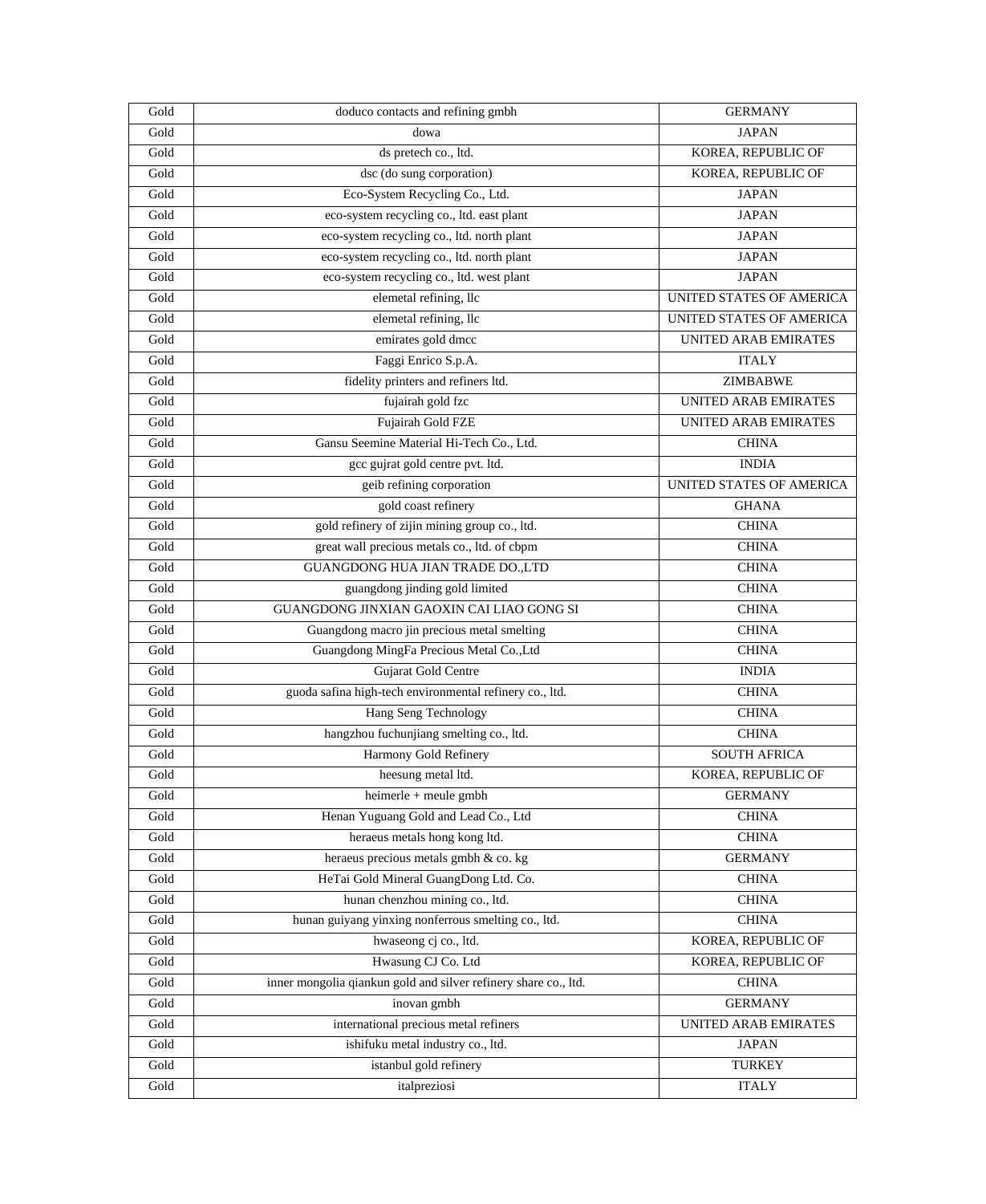| Gold | jalan & company                                     | <b>INDIA</b>              |
|------|-----------------------------------------------------|---------------------------|
| Gold | japan mint                                          | <b>JAPAN</b>              |
| Gold | jiangxi copper co., ltd.                            | <b>CHINA</b>              |
| Gold | Jin Jinyin refining company limited                 | <b>CHINA</b>              |
| Gold | Jinlong Copper Co., Ltd.                            | <b>CHINA</b>              |
| Gold | johnson matthey inc.                                | UNITED STATES OF AMERICA  |
| Gold | jsc ekaterinburg non-ferrous metal processing plant | <b>RUSSIAN FEDERATION</b> |
| Gold | jsc uralelectromed                                  | <b>RUSSIAN FEDERATION</b> |
| Gold | jx nippon mining & metals co., ltd.                 | <b>JAPAN</b>              |
| Gold | kaloti precious metals                              | UNITED ARAB EMIRATES      |
| Gold | kazakhmys smelting llc                              | <b>KAZAKHSTAN</b>         |
| Gold | kazzinc                                             | <b>KAZAKHSTAN</b>         |
| Gold | kennecott utah copper llc                           | UNITED STATES OF AMERICA  |
| Gold | kghm polska miedz s.a.                              | <b>POLAND</b>             |
| Gold | kghm polska miedz spolka akcyjna                    | <b>POLAND</b>             |
| Gold | kojima chemicals co., ltd.                          | <b>JAPAN</b>              |
| Gold | Korea Metal Co., Ltd.                               | KOREA, REPUBLIC OF        |
| Gold | korea zinc co., ltd.                                | KOREA, REPUBLIC OF        |
| Gold | Kosak Seiren                                        | <b>JAPAN</b>              |
| Gold | kundan care products ltd.                           | <b>INDIA</b>              |
| Gold | kyrgyzaltyn jsc                                     | <b>KYRGYZSTAN</b>         |
| Gold | kyshtym copper-electrolytic plant zao               | <b>RUSSIAN FEDERATION</b> |
| Gold | L"azurde Company For Jewelry                        | <b>SAUDI ARABIA</b>       |
| Gold | l'azurde company for jewelry                        | SAUDI ARABIA              |
| Gold | l'orfebre s.a.                                      | <b>ANDORRA</b>            |
| Gold | LiBaoJia                                            | <b>CHINA</b>              |
| Gold | lingbao gold co., ltd.                              | <b>CHINA</b>              |
| Gold | Lingbao Gold Company Limited                        | <b>CHINA</b>              |
| Gold | lingbao jinyuan tonghui refinery co., ltd.          | <b>CHINA</b>              |
| Gold | ls-nikko copper inc.                                | KOREA, REPUBLIC OF        |
| Gold | It metal Itd.                                       | KOREA, REPUBLIC OF        |
| Gold | luoyang zijin yinhui gold refinery co., ltd.        | <b>CHINA</b>              |
| Gold | marsam metals                                       | <b>BRAZIL</b>             |
| Gold | materion                                            | UNITED STATES OF AMERICA  |
| Gold | matsuda sangyo co., ltd.                            | <b>JAPAN</b>              |
| Gold | metalor technologies (hong kong) ltd.               | <b>CHINA</b>              |
| Gold | metalor technologies (singapore) pte., ltd.         | <b>SINGAPORE</b>          |
| Gold | metalor technologies (suzhou) ltd.                  | <b>CHINA</b>              |
| Gold | metalor technologies s.a.                           | <b>SWITZERLAND</b>        |
| Gold | metalor usa refining corporation                    | UNITED STATES OF AMERICA  |
| Gold | metalurgica met-mex penoles s.a. de c.v.            | <b>MEXICO</b>             |
| Gold | mitsubishi materials corporation                    | <b>JAPAN</b>              |
| Gold | mitsui mining and smelting co., ltd.                | <b>JAPAN</b>              |
| Gold | mmtc-pamp india pvt., ltd.                          | <b>INDIA</b>              |
| Gold | modeltech sdn bhd                                   | <b>MALAYSIA</b>           |
| Gold | morris and watson                                   | NEW ZEALAND               |
| Gold | morris and watson                                   | NEW ZEALAND               |
| Gold | moscow special alloys processing plant              | <b>RUSSIAN FEDERATION</b> |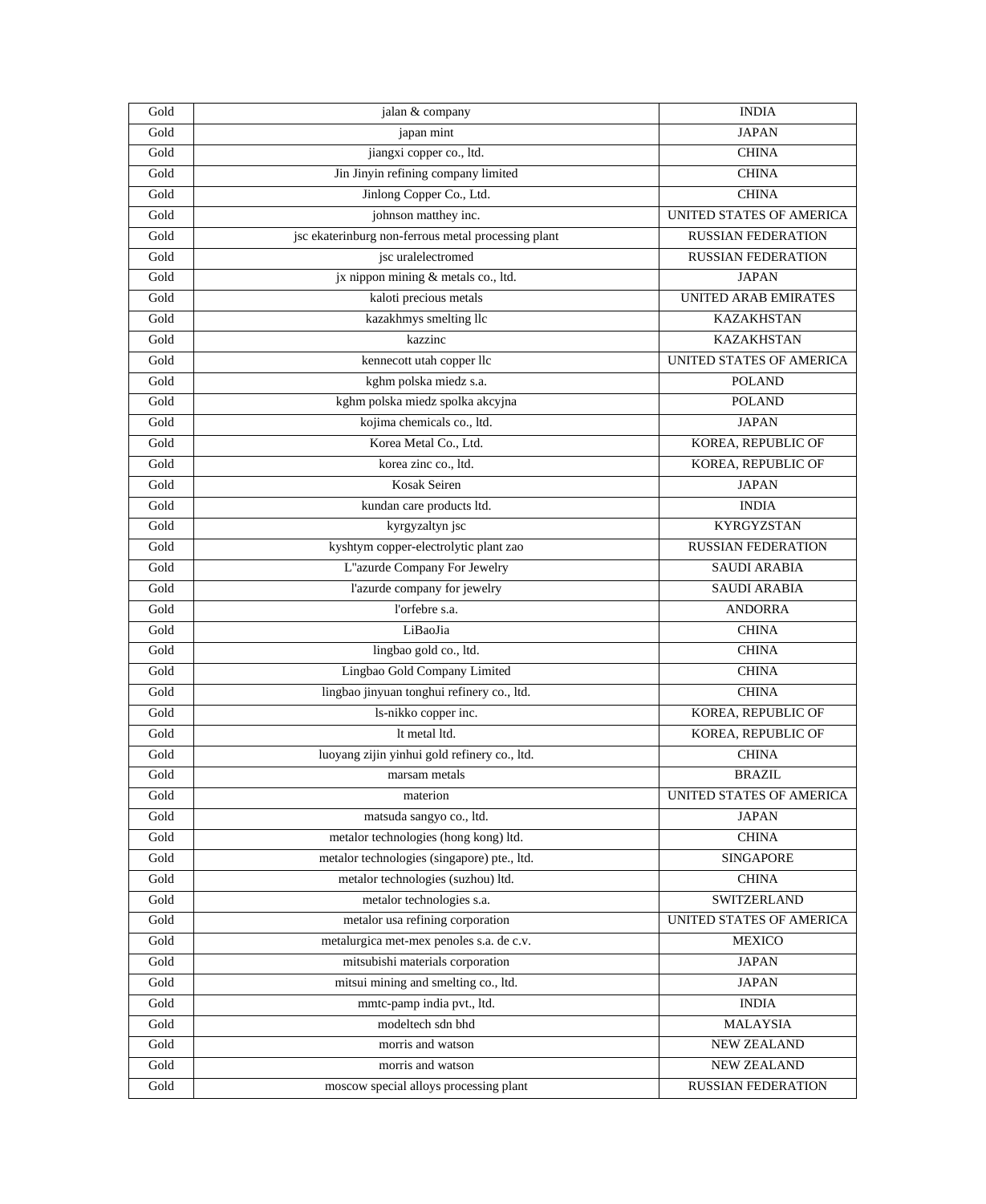| Gold                  | Nadir Metal Rafineri San. Ve Tic. A.?.                                      | <b>TURKEY</b>                   |
|-----------------------|-----------------------------------------------------------------------------|---------------------------------|
| Gold                  | nadir metal rafineri san. ve tic. a.s.                                      | <b>TURKEY</b>                   |
| Gold                  | navoi mining and metallurgical combinat                                     | <b>UZBEKISTAN</b>               |
| Gold                  | nh recytech company                                                         | KOREA, REPUBLIC OF              |
| Gold                  | nihon material co., ltd.                                                    | <b>JAPAN</b>                    |
| Gold                  | Nihon Superior Co., Ltd.                                                    | <b>JAPAN</b>                    |
| Gold                  | <b>Nyrstar Metals</b>                                                       | <b>UNITED STATES</b>            |
| Gold                  | ogussa osterreichische gold- und silber-scheideanstalt gmbh                 | <b>AUSTRIA</b>                  |
| Gold                  | ohura precious metal industry co., ltd.                                     | <b>JAPAN</b>                    |
| Gold                  | ojsc "the gulidov krasnoyarsk non-ferrous metals plant" (ojsc krastsvetmet) | <b>RUSSIAN FEDERATION</b>       |
| Gold                  | <b>OJSC Kolyma Refinery</b>                                                 | <b>RUSSIAN FEDERATION</b>       |
| Gold                  | ojsc novosibirsk refinery                                                   | <b>RUSSIAN FEDERATION</b>       |
| Gol <sub>d</sub>      | opm                                                                         | UNITED STATES OF AMERICA        |
| Gold                  | pamp s.a.                                                                   | SWITZERLAND                     |
| Gold                  | pease & curren                                                              | <b>UNITED STATES OF AMERICA</b> |
| Gold                  | penglai penggang gold industry co., ltd.                                    | <b>CHINA</b>                    |
| Gold                  | planta recuperadora de metales spa                                          | <b>CHILE</b>                    |
| Gold                  | Precious Metals Sales Corp.                                                 | <b>UNITED STATES</b>            |
| Gold                  | prioksky plant of non-ferrous metals                                        | <b>RUSSIAN FEDERATION</b>       |
| Gold                  | pt aneka tambang (persero) tbk                                              | <b>INDONESIA</b>                |
| Gold                  | px precinox s.a.                                                            | SWITZERLAND                     |
| Gold                  | qg refining, llc                                                            | UNITED STATES OF AMERICA        |
| Gold                  | rand refinery (pty) ltd.                                                    | <b>SOUTH AFRICA</b>             |
| Gold                  | refinery of seemine gold co., ltd.                                          | <b>CHINA</b>                    |
| Gold                  | remondis argentia b.v.                                                      | <b>NETHERLANDS</b>              |
| Gold                  | remondis pmr b.v.                                                           | <b>NETHERLANDS</b>              |
| Gold                  | republic metals corporation                                                 | UNITED STATES OF AMERICA        |
| Gold                  | royal canadian mint                                                         | <b>CANADA</b>                   |
| Gold                  | saamp                                                                       | <b>FRANCE</b>                   |
| Gold                  | sabin metal corp.                                                           | UNITED STATES OF AMERICA        |
| Gold                  | safimet s.p.a                                                               | <b>ITALY</b>                    |
| Gold                  | safina a.s.                                                                 | <b>CZECHIA</b>                  |
| Gold                  | sai refinery                                                                | <b>INDIA</b>                    |
| Gold                  | samduck precious metals                                                     | KOREA, REPUBLIC OF              |
| Gold                  | samwon metals corp.                                                         | KOREA, REPUBLIC OF              |
| $\operatorname{Gold}$ | saxonia edelmetalle gmbh                                                    | <b>GERMANY</b>                  |
| Gold                  | schone edelmetaal b.v.                                                      | <b>NETHERLANDS</b>              |
| Gold                  | sempsa joyeria plateria s.a.                                                | <b>SPAIN</b>                    |
| Gold                  | Shan Dong Huangjin                                                          | <b>CHINA</b>                    |
| Gold                  | Shandon Jin Jinyin Refining Limited                                         | <b>CHINA</b>                    |
| Gold                  | Shandong Hengbang Smelter Co.,ltd                                           | <b>CHINA</b>                    |
| Gold                  | shandong humon smelting co., ltd.                                           | <b>CHINA</b>                    |
| $\operatorname{Gold}$ | shandong tiancheng biological gold industrial co., ltd.                     | <b>CHINA</b>                    |
| Gold                  | Shandong Yanggu Xiangguang Co. Ltd.                                         | <b>CHINA</b>                    |
| Gold                  | shandong zhaojin gold & silver refinery co., ltd.                           | <b>CHINA</b>                    |
| Gold                  | Shangdong Humon Smelting Co., Ltd.                                          | <b>CHINA</b>                    |
| Gold                  | Shenzhen Heng Zhong Industry Co., Ltd.                                      | <b>CHINA</b>                    |
| Gold                  | Shenzhen Kuril company                                                      | <b>CHINA</b>                    |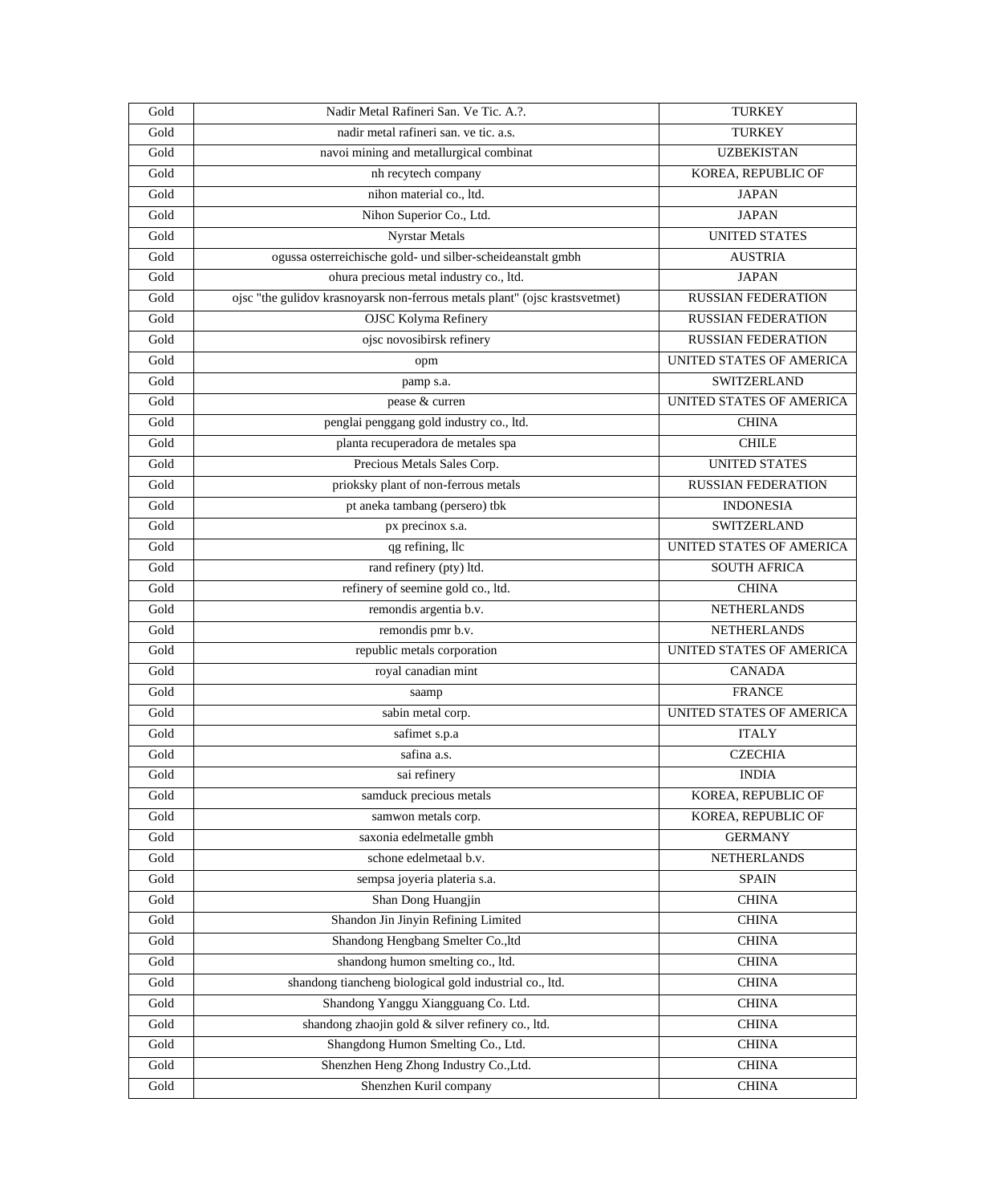| Gold                  | Shenzhen Zhonghenglong Real Industry Co., Ltd.                       | <b>CHINA</b>                        |
|-----------------------|----------------------------------------------------------------------|-------------------------------------|
| Gold                  | shirpur gold refinery ltd.                                           | <b>INDIA</b>                        |
| Gold                  | sichuan tianze precious metals co., ltd.                             | <b>CHINA</b>                        |
| Gold                  | singway technology co., ltd.                                         | TAIWAN, PROVINCE OF<br><b>CHINA</b> |
| Gold                  | Sino-Platinum Metals Co., Ltd                                        | <b>CHINA</b>                        |
| Gold                  | So Accurate Group, Inc.                                              | UNITED STATES OF AMERICA            |
| Gold                  | soe shyolkovsky factory of secondary precious metals                 | <b>RUSSIAN FEDERATION</b>           |
| Gold                  | solar applied materials technology corp.                             | TAIWAN, PROVINCE OF<br><b>CHINA</b> |
| Gold                  | sovereign metals                                                     | <b>INDIA</b>                        |
| Gold                  | state research institute center for physical sciences and technology | <b>LITHUANIA</b>                    |
| Gold                  | sudan gold refinery                                                  | <b>SUDAN</b>                        |
| Gold                  | sumitomo kinzoku kozan k.k.                                          | <b>JAPAN</b>                        |
| Gold                  | sumitomo metal mining co., ltd.                                      | <b>JAPAN</b>                        |
| Gold                  | sungeel himetal co., ltd.                                            | KOREA, REPUBLIC OF                  |
| Gold                  | Super Dragon Technology Co., Ltd                                     | <b>CHINA</b>                        |
| Gold                  | t.c.a s.p.a                                                          | <b>ITALY</b>                        |
| Gold                  | tanaka denshi kogyo k.k                                              | <b>JAPAN</b>                        |
| Gold                  | tanaka kikinzoku kogyo k.k.                                          | <b>JAPAN</b>                        |
| Gold                  | The Great Wall Gold and Silver Refinery of China                     | <b>CHINA</b>                        |
| Gold                  | the refinery of shandong gold mining co., ltd.                       | <b>CHINA</b>                        |
| Gold                  | tokuriki honten co., ltd.                                            | <b>JAPAN</b>                        |
| Gold                  | tongling nonferrous metals group co., ltd.                           | <b>CHINA</b>                        |
| Gold                  | TongLing Nonferrous Metals Group Holdings Co., Ltd.                  | <b>CHINA</b>                        |
| Gold                  | tony goetz nv                                                        | <b>BELGIUM</b>                      |
| Gold                  | too tau-ken-altyn                                                    | <b>KAZAKHSTAN</b>                   |
| Gold                  | torecom                                                              | KOREA, REPUBLIC OF                  |
| Gold                  | umicore brasil ltda.                                                 | <b>BRAZIL</b>                       |
| Gold                  | umicore precious metals refining hoboken                             | <b>BELGIUM</b>                      |
| Gold                  | umicore precious metals thailand                                     | <b>THAILAND</b>                     |
| Gold                  | umicore s.a. business unit precious metals refining                  | <b>BELGIUM</b>                      |
| Gold                  | united precious metal refining, inc.                                 | UNITED STATES OF AMERICA            |
| Gold                  | universal precious metals refining zambia                            | ZAMBIA                              |
| Gold                  | valcambi s.a.                                                        | SWITZERLAND                         |
| Gold                  | Viagra Di precious metals (Zhaoyuan) Co., Ltd.                       | <b>CHINA</b>                        |
| $\operatorname{Gold}$ | W.C. Heraeus GmbH                                                    | <b>GERMANY</b>                      |
| Gold                  | WAM Technologies Taiwan Co., Ltd.                                    | <b>TAIWAN</b>                       |
| Gold                  | western australian mint ( $t/a$ the perth mint)                      | <b>AUSTRALIA</b>                    |
| Gold                  | wieland edelmetalle gmbh                                             | <b>GERMANY</b>                      |
| Gold                  | <b>Wuzhong Group</b>                                                 | <b>CHINA</b>                        |
| $\operatorname{Gold}$ | xstrata                                                              | <b>CANADA</b>                       |
| Gold                  | yamakin co., ltd.                                                    | <b>JAPAN</b>                        |
| Gold                  | Yamamoto Precious Metal Co., Ltd.                                    | <b>JAPAN</b>                        |
| Gold                  | yokohama metal co., ltd.                                             | <b>JAPAN</b>                        |
| Gold                  | yunnan copper industry co., ltd.                                     | <b>CHINA</b>                        |
| $\operatorname{Gold}$ | Zhaoyuan Li Fu Industrial                                            | <b>CHINA</b>                        |
| Gold                  | ZHAOYUAN LIFUSHIYE Co., Ltd                                          | <b>CHINA</b>                        |
| Gold                  | Zhe Jiang Guang Yuan Noble Metal Smelting Factory                    | <b>CHINA</b>                        |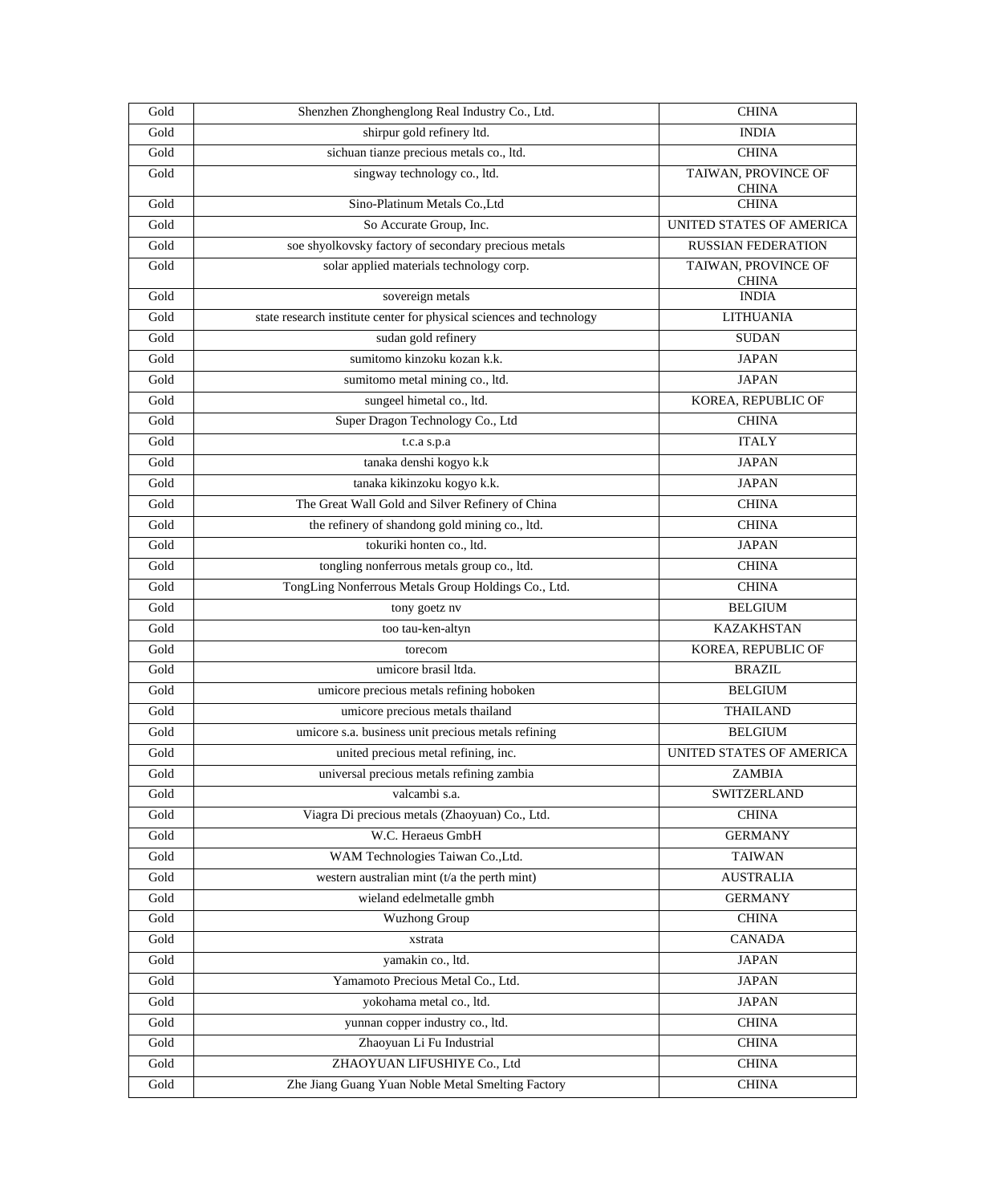| Gold     | Zhongkuang Gold Industry Co., LTD                     | <b>CHINA</b>                    |
|----------|-------------------------------------------------------|---------------------------------|
| Gold     | Zhongshan Hyper-Toxic Substance Monopolized Co., Ltd. | <b>CHINA</b>                    |
| Gold     | ZHONGSHAN POISON MATERIAL PROPRIETARY CO., LTD        | <b>CHINA</b>                    |
| Gold     | zhongyuan gold smelter of zhongjin gold corporation   | <b>CHINA</b>                    |
| Gold     | Zhuhai toxic materials Monopoly Ltd.                  | <b>CHINA</b>                    |
| Gold     | Zijin Mining Group Co., Ltd. Gold Refinery            | <b>CHINA</b>                    |
| Tantalum | asaka riken co., ltd.                                 | <b>JAPAN</b>                    |
| Tantalum | changsha south tantalum niobium co., ltd.             | <b>CHINA</b>                    |
| Tantalum | cp metals inc.                                        | UNITED STATES OF AMERICA        |
| Tantalum | d block metals, llc                                   | UNITED STATES OF AMERICA        |
| Tantalum | duoluoshan                                            | <b>CHINA</b>                    |
| Tantalum | E.S.R. Electronics                                    | UNITED STATES OF AMERICA        |
| Tantalum | exotech inc.                                          | UNITED STATES OF AMERICA        |
| Tantalum | f&x electro-materials ltd.                            | <b>CHINA</b>                    |
| Tantalum | fir metals & resource ltd.                            | <b>CHINA</b>                    |
| Tantalum | ganzhou grand sea w & mo group co ltd                 | <b>CHINA</b>                    |
| Tantalum | global advanced metals aizu                           | <b>JAPAN</b>                    |
| Tantalum | global advanced metals boyertown                      | UNITED STATES OF AMERICA        |
| Tantalum | guangdong rising rare metals-eo materials ltd.        | <b>CHINA</b>                    |
| Tantalum | guangdong zhiyuan new material co., ltd.              | <b>CHINA</b>                    |
| Tantalum | h.c. starck ltd.                                      | <b>JAPAN</b>                    |
| Tantalum | h.c. starck ltd.                                      | <b>JAPAN</b>                    |
| Tantalum | h.c. starck ltd.                                      | <b>JAPAN</b>                    |
| Tantalum | h.c. starck ltd.                                      | <b>JAPAN</b>                    |
| Tantalum | h.c. starck ltd.                                      | <b>JAPAN</b>                    |
| Tantalum | h.c. starck smelting gmbh & co. kg                    | <b>GERMANY</b>                  |
| Tantalum | h.c. starck tantalum and niobium gmbh                 | <b>GERMANY</b>                  |
| Tantalum | hengyang king xing lifeng new materials co., ltd.     | <b>CHINA</b>                    |
| Tantalum | Hi-Temp Specialty Metals, Inc.                        | <b>UNITED STATES OF AMERICA</b> |
| Tantalum | jiangxi dinghai tantalum & niobium co., ltd.          | <b>CHINA</b>                    |
| Tantalum | jiangxi tuohong new raw material                      | <b>CHINA</b>                    |
| Tantalum | Jiujiang Janny New Material Co., Ltd.                 | <b>CHINA</b>                    |
| Tantalum | jiujiang jinxin nonferrous metals co., ltd.           | <b>CHINA</b>                    |
| Tantalum | jiujiang nonferrous metals smelting company limited   | <b>CHINA</b>                    |
| Tantalum | jiujiang tanbre co., ltd.                             | <b>CHINA</b>                    |
| Tantalum | jiujiang zhongao tantalum & niobium co., ltd.         | <b>CHINA</b>                    |
| Tantalum | kemet blue metals                                     | <b>MEXICO</b>                   |
| Tantalum | kemet blue powder                                     | UNITED STATES OF AMERICA        |
| Tantalum | kemet blue powder                                     | UNITED STATES OF AMERICA        |
| Tantalum | King-Tan Tantalum Industry Ltd.                       | <b>CHINA</b>                    |
| Tantalum | lsm brasil s.a.                                       | <b>BRAZIL</b>                   |
| Tantalum | metallurgical products india pvt., ltd.               | <b>INDIA</b>                    |
| Tantalum | mineracao taboca s.a.                                 | <b>BRAZIL</b>                   |
| Tantalum | mitsui mining and smelting co., ltd.                  | <b>JAPAN</b>                    |
| Tantalum | ningxia orient tantalum industry co., ltd.            | <b>CHINA</b>                    |
| Tantalum | Now known as Meta Materials                           | NORTH MACEDONIA                 |
| Tantalum | npm silmet as                                         | <b>ESTONIA</b>                  |
| Tantalum | Plansee SE Liezen                                     | <b>AUSTRIA</b>                  |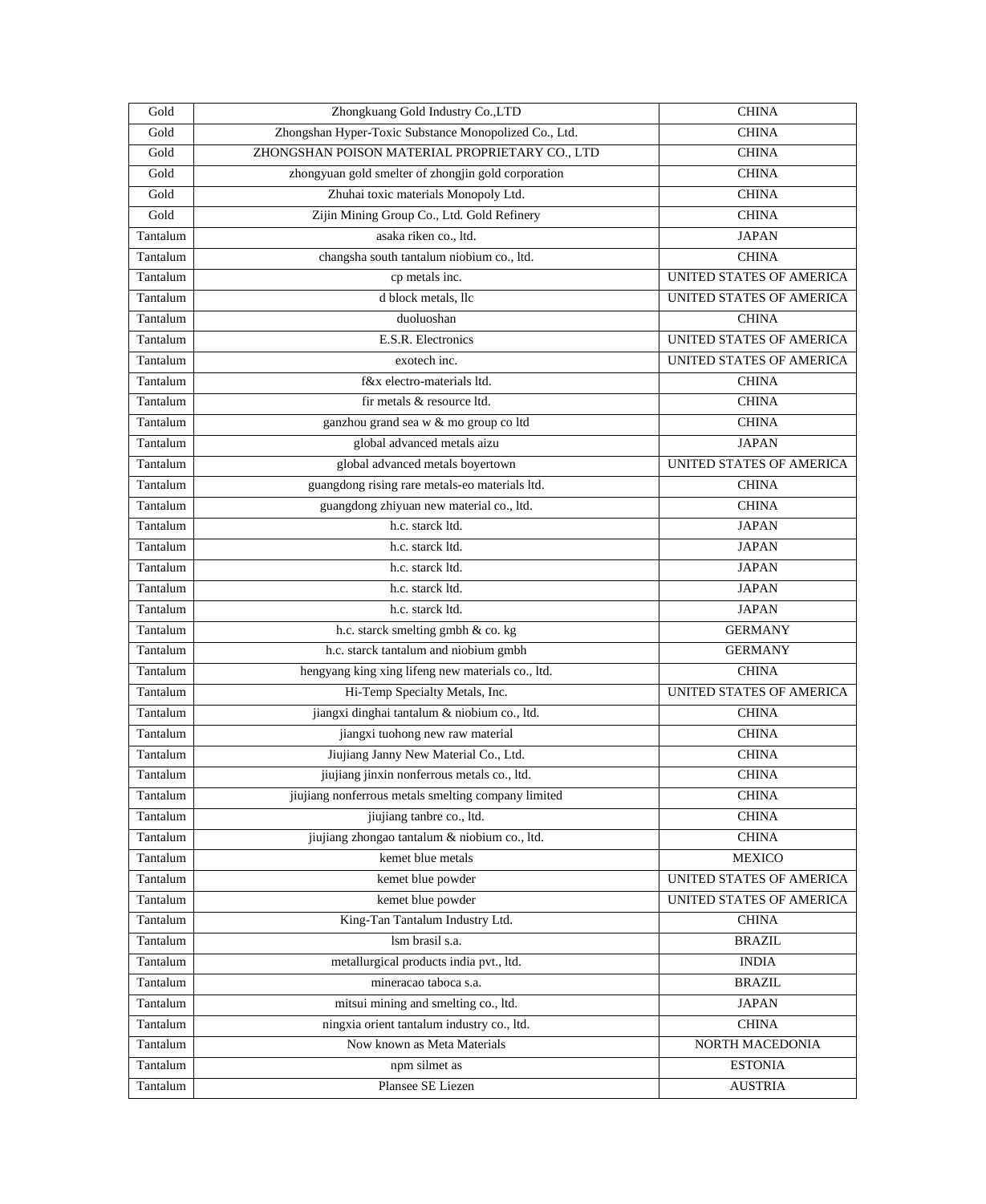| Tantalum | Plansee SE Reutte                                                             | <b>AUSTRIA</b>            |
|----------|-------------------------------------------------------------------------------|---------------------------|
| Tantalum | power resources ltd.                                                          | NORTH MACEDONIA           |
| Tantalum | prg dooel                                                                     | NORTH MACEDONIA           |
| Tantalum | quantumclean                                                                  | UNITED STATES OF AMERICA  |
| Tantalum | resind industria e comercio Itda.                                             | <b>BRAZIL</b>             |
| Tantalum | rfh tantalum smeltery co., ltd./yanling jincheng tantalum & niobium co., ltd. | <b>CHINA</b>              |
| Tantalum | Shanghai Jiangxi Metals Co. Ltd                                               | <b>CHINA</b>              |
| Tantalum | solikamsk magnesium works oao                                                 | <b>RUSSIAN FEDERATION</b> |
| Tantalum | taki chemical co., ltd.                                                       | <b>JAPAN</b>              |
| Tantalum | taki chemicals                                                                | <b>JAPAN</b>              |
| Tantalum | taniobis co., ltd.                                                            |                           |
| Tantalum | taniobis japan co., ltd.                                                      |                           |
| Tantalum | telex metals                                                                  | UNITED STATES OF AMERICA  |
| Tantalum | Tranzact, Inc.                                                                | UNITED STATES OF AMERICA  |
| Tantalum | ulba metallurgical plant jsc                                                  | <b>KAZAKHSTAN</b>         |
| Tantalum | xinxing haorong electronic material co., ltd.                                 | <b>CHINA</b>              |
| Tantalum | yanling jincheng tantalum & niobium co., ltd.                                 | <b>CHINA</b>              |
| Tantalum | Yanling Jincheng Tantalum & Niobium Co., Ltd.                                 | <b>CHINA</b>              |
| Tantalum | yichun jin yang rare metal co., ltd.                                          | <b>CHINA</b>              |
| Tantalum | Zhuzhou Cemented Carbide Group Co., Ltd.                                      | <b>CHINA</b>              |
| Tin      | 5NPLUS UK Ltd                                                                 | <b>UNITED KINGDOM</b>     |
| Tin      | alpha                                                                         | UNITED STATES OF AMERICA  |
| Tin      | alpha metals korea ltd.                                                       | UNITED STATES OF AMERICA  |
| Tin      | An Thai Minerals Co., Ltd.                                                    | <b>VIET NAM</b>           |
| Tin      | an vinh joint stock mineral processing company                                | <b>VIET NAM</b>           |
| Tin      | Angelcast Enterprise Co., Ltd.                                                | <b>CHINA</b>              |
| Tin      | asahi pretec                                                                  | <b>JAPAN</b>              |
| Tin      | Asahiseiren Co., Ltd                                                          | <b>JAPAN</b>              |
| Tin      | <b>Aurubis Netherlands</b>                                                    | <b>NETHERLANDS</b>        |
| Tin      | Brinkmann Chemie AG                                                           | <b>GERMANY</b>            |
| Tin      | chenzhou yunxiang mining and metallurgy co., ltd.                             | <b>CHINA</b>              |
| Tin      | chifeng dajingzi tin industry co., ltd.                                       | <b>CHINA</b>              |
| Tin      | China Al                                                                      | <b>CHINA</b>              |
| Tin      | china tin group co., ltd.                                                     | <b>CHINA</b>              |
| Tin      | <b>Chongqing Qingfeng</b>                                                     | <b>CHINA</b>              |
| Tin      | cnmc (guangxi) pgma co., ltd.                                                 | <b>CHINA</b>              |
| Tin      | Cooper Santa                                                                  | <b>BRAZIL</b>             |
| Tin      | Cooperativa Metalurgica de Rond?nia Ltda.                                     | <b>BRAZIL</b>             |
| Tin      | Cooperativa Metalurgica de Rondonia Ltda.                                     | <b>BRAZIL</b>             |
| Tin      | cv ayi jaya                                                                   | <b>INDONESIA</b>          |
| Tin      | cv dua sekawan                                                                | <b>INDONESIA</b>          |
| Tin      | CV Duta Putra Bangka                                                          | <b>INDONESIA</b>          |
| Tin      | cv gita pesona                                                                | <b>INDONESIA</b>          |
| Tin      | CV Makmur Jaya                                                                | <b>INDONESIA</b>          |
| Tin      | CV Serumpun Sebalai                                                           | <b>INDONESIA</b>          |
| Tin      | cv tiga sekawan                                                               | <b>INDONESIA</b>          |
| Tin      | cv united smelting                                                            | <b>INDONESIA</b>          |
| Tin      | cv venus inti perkasa                                                         | <b>INDONESIA</b>          |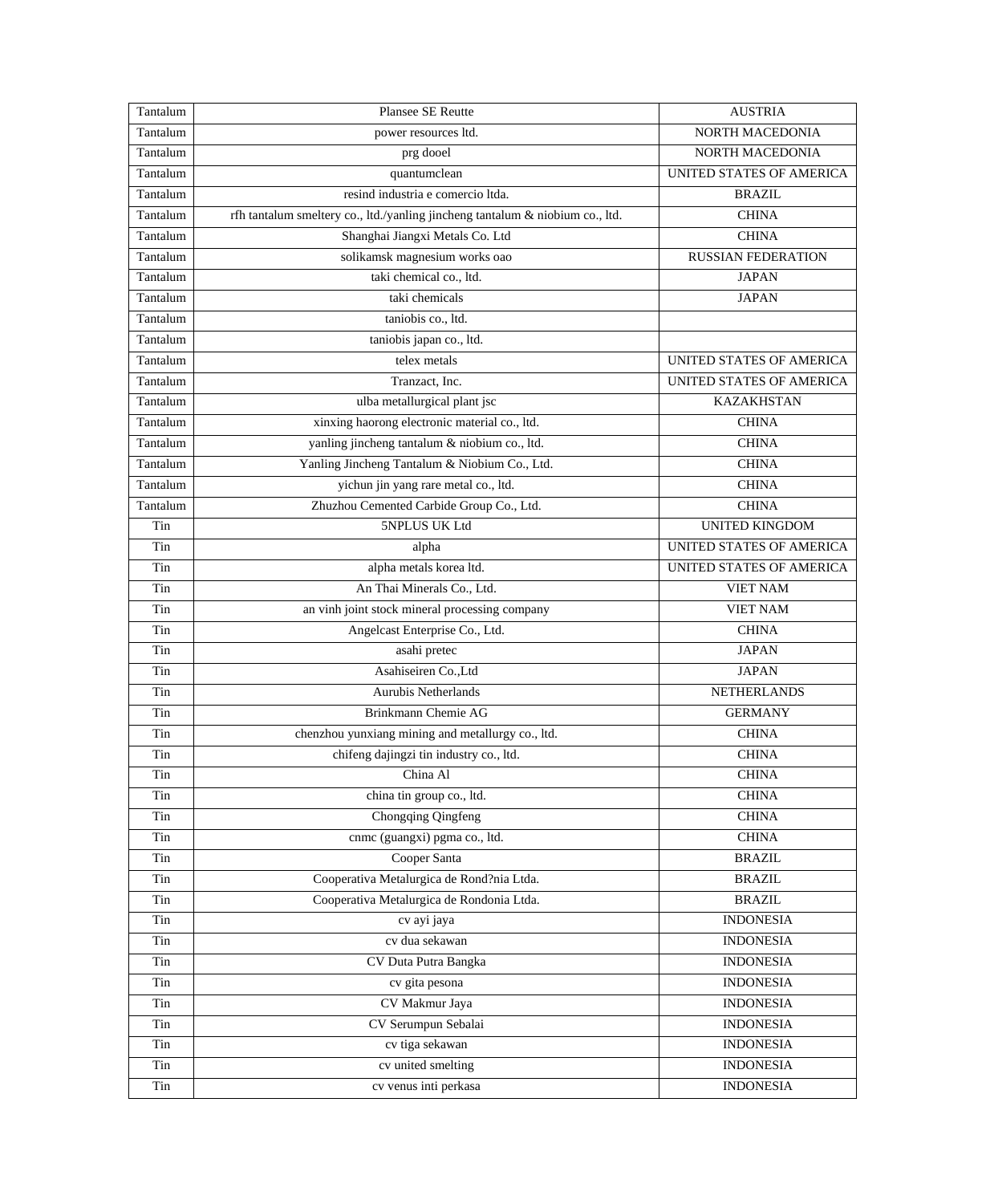| Tin | dongguan ciexpo environmental engineering co., ltd.                                   | <b>CHINA</b>                               |
|-----|---------------------------------------------------------------------------------------|--------------------------------------------|
| Tin | dowa                                                                                  | <b>JAPAN</b>                               |
| Tin | electro-mechanical facility of the cao bang minerals & metallurgy joint stock company | <b>VIET NAM</b>                            |
| Tin | em vinto                                                                              | <b>BOLIVIA (PLURINATIONAL</b><br>STATE OF) |
| Tin | empresa metal?rgica vinto                                                             | <b>BOLIVIA (PLURINATIONAL</b><br>STATE OF) |
| Tin | empressa nacional de fundiciones (enaf)                                               | <b>BOLIVIA (PLURINATIONAL</b><br>STATE OF) |
| Tin | enaf                                                                                  | <b>BOLIVIA (PLURINATIONAL</b><br>STATE OF) |
| Tin | Estanho de Rond?nia S.A.                                                              | <b>BRAZIL</b>                              |
| Tin | estanho de rondonia s.a.                                                              | <b>BRAZIL</b>                              |
| Tin | Feinh?tte Halsbr?cke GmbH                                                             | <b>GERMANY</b>                             |
| Tin | fenix metals                                                                          | <b>POLAND</b>                              |
| Tin | Fuji Metal Mining Corp.                                                               | <b>JAPAN</b>                               |
| Tin | FUJII MANUFACTURING CO., LTD                                                          | <b>JAPAN</b>                               |
| Tin | Galva-Metall GmbH                                                                     | <b>GERMANY</b>                             |
| Tin | Ge Jiu Trading Company                                                                | <b>CHINA</b>                               |
| Tin | gejiu city fuxiang industry and trade co., ltd.                                       | <b>CHINA</b>                               |
| Tin | gejiu fengming metallurgy chemical plant                                              | <b>CHINA</b>                               |
| Tin | gejiu jinye mineral company                                                           | <b>CHINA</b>                               |
| Tin | gejiu kai meng industry and trade llc                                                 | <b>CHINA</b>                               |
| Tin | gejiu non-ferrous metal processing co., ltd.                                          | <b>CHINA</b>                               |
| Tin | <b>GEJIU YE LIAN CHANG</b>                                                            | <b>CHINA</b>                               |
| Tin | Gejiu Yunxi Group Corp.                                                               | <b>CHINA</b>                               |
| Tin | gejiu yunxin nonferrous electrolysis co., ltd.                                        | <b>CHINA</b>                               |
| Tin | gejiu zili mining and metallurgy co., ltd.                                            | <b>CHINA</b>                               |
| Tin | guangdong hanhe non-ferrous metal co., ltd.                                           | <b>CHINA</b>                               |
| Tin | Guangxi Nonferrous Metals Group                                                       | <b>CHINA</b>                               |
| Tin | Guangxi Pinggui PGMA Co. Ltd.                                                         | <b>CHINA</b>                               |
| Tin | Guangxi Zhongshan Jin Yi Smelting Co., Ltd.                                           | <b>CHINA</b>                               |
| Tin | guanyang guida nonferrous metal smelting plant                                        | <b>CHINA</b>                               |
| Tin | Hongqiao Metals (Kunshan) Co., Ltd.                                                   | <b>CHINA</b>                               |
| Tin | huichang hill tin industry co., ltd.                                                  | <b>CHINA</b>                               |
| Tin | huichang jinshunda tin co., ltd.                                                      | <b>CHINA</b>                               |
| Tin | Hunan Xianghualing tin                                                                | <b>CHINA</b>                               |
| Tin | indonesian state tin corporation mentok smelter                                       | <b>INDONESIA</b>                           |
| Tin | Jau Janq Enterprise Co. Ltd.                                                          | <b>TAIWAN</b>                              |
| Tin | jiangxi ketai advanced material co., ltd.                                             | <b>CHINA</b>                               |
| Tin | jiangxi nanshan                                                                       | <b>CHINA</b>                               |
| Tin | jiangxi nanshan                                                                       | <b>CHINA</b>                               |
| Tin | jiangxi new nanshan technology ltd.                                                   | <b>CHINA</b>                               |
| Tin | Jiangxi Yaosheng Tungsten Co., Ltd.                                                   | <b>CHINA</b>                               |
| Tin | JU TAI INDUSTRIAL CO., LTD.                                                           | <b>CHINA</b>                               |
| Tin | Kiyomine Metal Industry Co., LTD                                                      | <b>JAPAN</b>                               |
| Tin | kundur smelter                                                                        | <b>INDONESIA</b>                           |
| Tin | Linwu Xianggui Ore Smelting Co., Ltd.                                                 | <b>CHINA</b>                               |
| Tin | luna smelter, ltd.                                                                    | <b>RWANDA</b>                              |
| Tin | ma'anshan weitai tin co., ltd.                                                        | <b>CHINA</b>                               |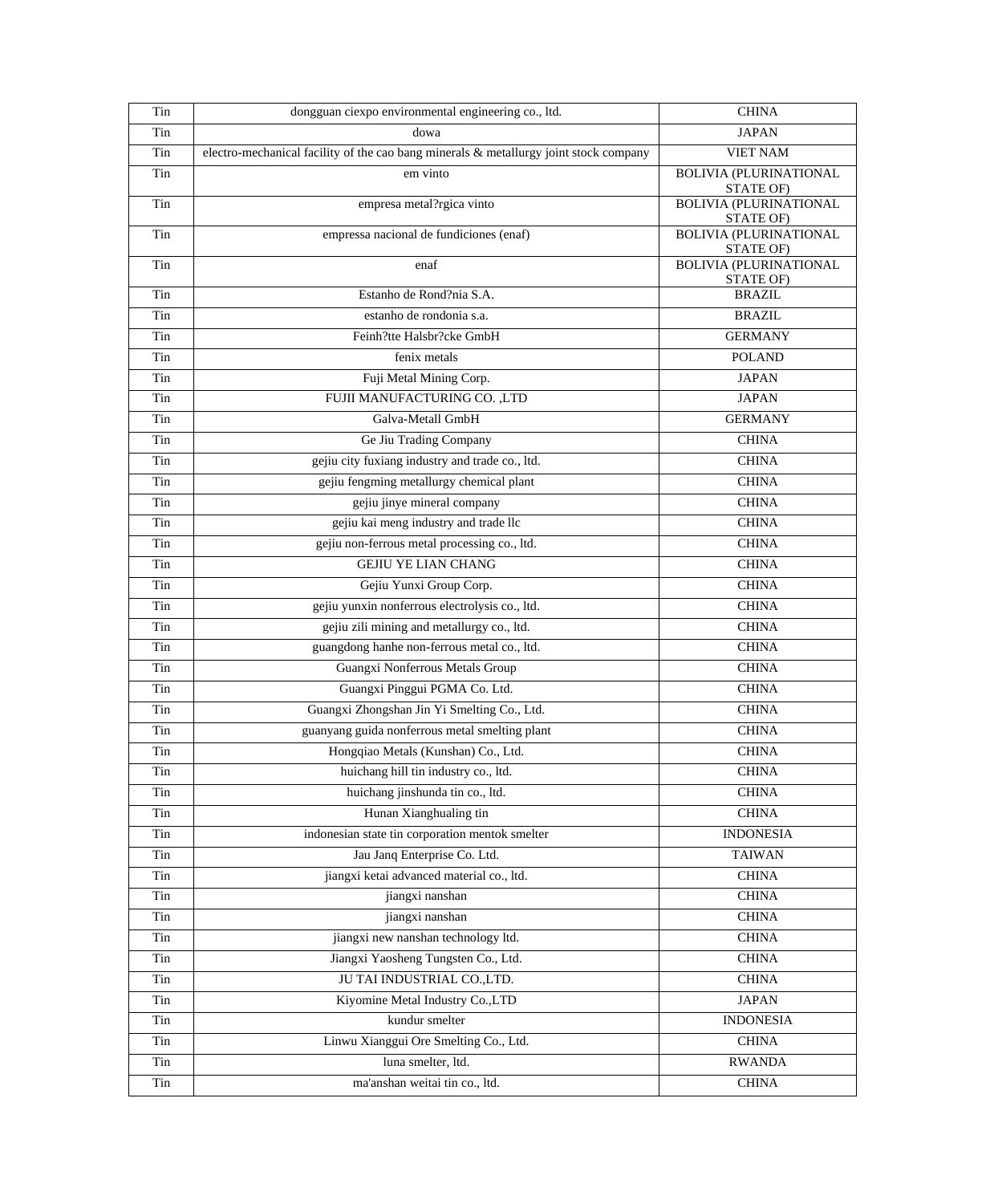| Tin | magnu's minerais metais e ligas ltda.            | <b>BRAZIL</b>                              |
|-----|--------------------------------------------------|--------------------------------------------|
| Tin | malaysia smelting corporation (msc)              | <b>MALAYSIA</b>                            |
| Tin | manas metallurgical                              | <b>INDIA</b>                               |
| Tin | Materials Eco-Refining CO.LTD                    | <b>JAPAN</b>                               |
| Tin | melt metais e ligas s.a.                         | <b>BRAZIL</b>                              |
| Tin | Metahub Industries Sdn. Bhd.                     | <b>MALAYSIA</b>                            |
| Tin | metallic resources, inc.                         | UNITED STATES OF AMERICA                   |
| Tin | metallo belgium n.v.                             | <b>BELGIUM</b>                             |
| Tin | Metallo Chimique                                 | <b>BELGIUM</b>                             |
| Tin | metallo spain s.l.u.                             | <b>SPAIN</b>                               |
| Tin | Metallo-Chimique N.V.                            | <b>BELGIUM</b>                             |
| Tin | Minchai Metal Indust                             | <b>TAIWAN</b>                              |
| Tin | Minchali Metal Industry Co., Ltd.                | <b>TAIWAN</b>                              |
| Tin | minera??o taboca s.a.                            | <b>BRAZIL</b>                              |
| Tin | mineracao taboca s.a.                            | <b>BRAZIL</b>                              |
| Tin | Ming Li Jia smelt Metal Factory                  | <b>CHINA</b>                               |
| Tin | Mingtai                                          | <b>CHINA</b>                               |
| Tin | minsur                                           | <b>PERU</b>                                |
| Tin | mitsubishi materials corporation                 | <b>JAPAN</b>                               |
| Tin | modeltech sdn bhd                                | <b>MALAYSIA</b>                            |
| Tin | Morigin Company                                  | <b>JAPAN</b>                               |
| Tin | nghe tinh non-ferrous metals joint stock company | <b>VIET NAM</b>                            |
| Tin | Norte?a de Metales, SA                           | <b>SPAIN</b>                               |
| Tin | Novosibirsk Processing Plant Ltd.                | <b>RUSSIAN FEDERATION</b>                  |
| Tin | o.m. manufacturing (thailand) co., ltd.          | <b>THAILAND</b>                            |
| Tin | o.m. manufacturing philippines, inc.             | <b>PHILIPPINES</b>                         |
| Tin | omsa                                             | <b>BOLIVIA</b>                             |
| Tin | operaciones metalurgicas s.a.                    | <b>BOLIVIA (PLURINATIONAL</b><br>STATE OF) |
| Tin | Phoenix Metal Ltd.                               | <b>RWANDA</b>                              |
| Tin | pongpipat company limited                        | <b>MYANMAR</b>                             |
| Tin | precious minerals and smelting limited           | <b>INDIA</b>                               |
| Tin | PT Alam Lestari Kencana                          | <b>INDONESIA</b>                           |
| Tin | pt aries kencana sejahtera                       | <b>INDONESIA</b>                           |
| Tin | pt artha cipta langgeng                          | <b>INDONESIA</b>                           |
| Tin | pt atd makmur mandiri jaya                       | <b>INDONESIA</b>                           |
| Tin | pt babel inti perkasa                            | <b>INDONESIA</b>                           |
| Tin | pt babel surya alam lestari                      | <b>INDONESIA</b>                           |
| Tin | PT Bangka Kudai Tin                              | <b>INDONESIA</b>                           |
| Tin | pt bangka prima tin                              | <b>INDONESIA</b>                           |
| Tin | PT Bangka Putra Karya                            | <b>INDONESIA</b>                           |
| Tin | pt bangka serumpun                               | <b>INDONESIA</b>                           |
| Tin | pt bangka serumpun                               | <b>INDONESIA</b>                           |
| Tin | PT Bangka Timah Utama Sejahtera                  | <b>INDONESIA</b>                           |
| Tin | pt bangka tin industry                           | <b>INDONESIA</b>                           |
| Tin | pt belitung industri sejahtera                   | <b>INDONESIA</b>                           |
| Tin | PT BilliTin Makmur Lestari                       | <b>INDONESIA</b>                           |
| Tin | pt bukit timah                                   | <b>INDONESIA</b>                           |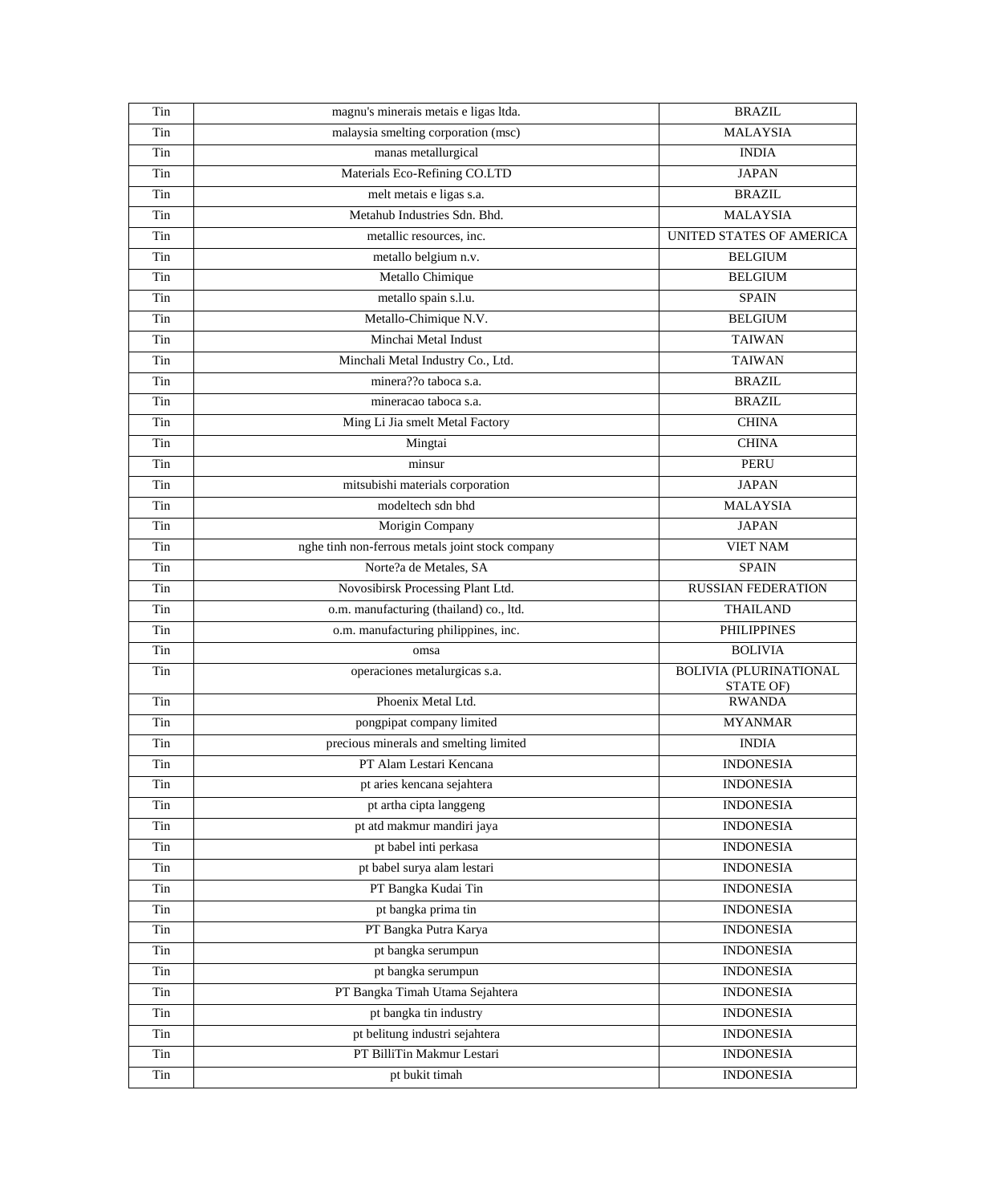| Tin | PT Cipta Persada Mulia                            | <b>INDONESIA</b>                    |
|-----|---------------------------------------------------|-------------------------------------|
| Tin | pt ds jaya abadi                                  | <b>INDONESIA</b>                    |
| Tin | pt eunindo usaha mandiri                          | <b>INDONESIA</b>                    |
| Tin | PT Fang Di MulTindo                               | <b>INDONESIA</b>                    |
| Tin | PT HP Metals Indonesia                            | <b>INDONESIA</b>                    |
| Tin | pt inti stania prima                              | <b>INDONESIA</b>                    |
| Tin | PT Justindo                                       | <b>INDONESIA</b>                    |
| Tin | pt karimun mining                                 | <b>INDONESIA</b>                    |
| Tin | pt kijang jaya mandiri                            | <b>INDONESIA</b>                    |
| Tin | PT KOBA TIN                                       | <b>INDONESIA</b>                    |
| Tin | pt lautan harmonis sejahtera                      | <b>INDONESIA</b>                    |
| Tin | PT Menara Cipta Mulia                             | <b>INDONESIA</b>                    |
| Tin | pt mitra stania prima                             | <b>INDONESIA</b>                    |
| Tin | pt mitra sukses globalindo                        | <b>INDONESIA</b>                    |
| Tin | PT O.M. Indonesia                                 | <b>INDONESIA</b>                    |
| Tin | pt panca mega persada                             | <b>INDONESIA</b>                    |
| Tin | PT Pelat Timah Nusantara Tbk                      | <b>INDONESIA</b>                    |
| Tin | pt premium tin indonesia                          | <b>INDONESIA</b>                    |
| Tin | pt prima timah utama                              | <b>INDONESIA</b>                    |
| Tin | pt rajawali rimba perkasa                         | <b>INDONESIA</b>                    |
| Tin | pt rajehan ariq                                   | <b>INDONESIA</b>                    |
| Tin | pt refined bangka tin                             | <b>INDONESIA</b>                    |
| Tin | pt sariwiguna binasentosa                         | <b>INDONESIA</b>                    |
| Tin | PT Seirama Tin investment                         | <b>INDONESIA</b>                    |
| Tin | pt stanindo inti perkasa                          | <b>INDONESIA</b>                    |
| Tin | pt sukses inti makmur                             | <b>INDONESIA</b>                    |
| Tin | pt sumber jaya indah                              | <b>INDONESIA</b>                    |
| Tin | pt tambang timah                                  | <b>INDONESIA</b>                    |
| Tin | PT Timah (Persero) Tbk Mentok                     | <b>INDONESIA</b>                    |
| Tin | pt timah tbk kundur                               | <b>INDONESIA</b>                    |
| Tin | pt timah tbk mentok                               | <b>INDONESIA</b>                    |
| Tin | pt tinindo inter nusa                             | <b>INDONESIA</b>                    |
| Tin | PT Tirus Putra Mandiri                            | <b>INDONESIA</b>                    |
| Tin | pt tommy utama                                    | <b>INDONESIA</b>                    |
| Tin | PT Wahana Perkit Jaya                             | <b>INDONESIA</b>                    |
| Tin | PT Yinchendo Mining Industry                      | <b>INDONESIA</b>                    |
| Tin | resind ind e com ltda.                            | <b>BRAZIL</b>                       |
| Tin | Resind Ind?stria e Com?rcio Ltda.                 | <b>BRAZIL</b>                       |
| Tin | resind industria e comercio ltda.                 | <b>BRAZIL</b>                       |
| Tin | Rohm und Haas                                     | <b>GERMANY</b>                      |
| Tin | rui da hung                                       | TAIWAN, PROVINCE OF<br><b>CHINA</b> |
| Tin | S. Izaguirre                                      | <b>SPAIN</b>                        |
| Tin | Shan Tou Shi Yong Yuan Jin Shu Zai Sheng Co. Ltd. | <b>CHINA</b>                        |
| Tin | Shapiro                                           | <b>UNITED STATES</b>                |
| Tin | shen zhen qi xiang da hua gong gong si            | <b>CHINA</b>                        |
| Tin | Shenzhen Hong Chang Metal Manufacturing Factory   | <b>CHINA</b>                        |
| Tin | Sichuan Guanghan Jiangnan casting smelters        | <b>CHINA</b>                        |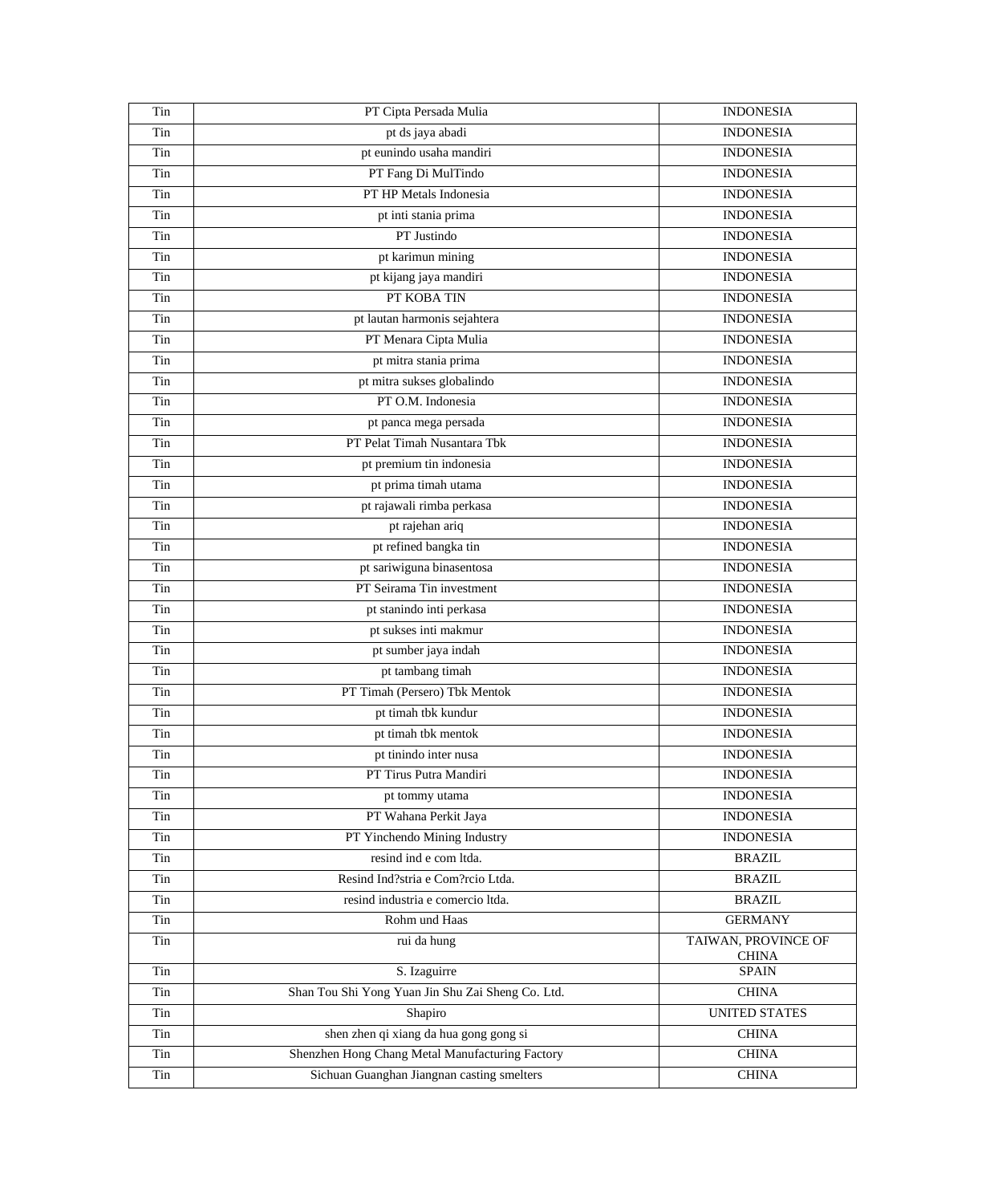| Tin      | SIGMA TIN ALLOY CO., LTD                                   | <b>CHINA</b>             |
|----------|------------------------------------------------------------|--------------------------|
| Tin      | smelter not yet identified                                 | N/A                      |
| Tin      | soft metais ltda.                                          | <b>BRAZIL</b>            |
| Tin      | Solar Applied materials                                    | <b>TAIWAN</b>            |
| Tin      | Spectro Alloys Corp                                        | <b>UNITED STATES</b>     |
| Tin      | super ligas                                                | <b>BRAZIL</b>            |
| Tin      | SUZHOU NUONENGDA CHEMICAL CO.,LTD                          | <b>CHINA</b>             |
| Tin      | Taicang City Nancang Metal Material Co., Ltd               | <b>CHINA</b>             |
| Tin      | Taiwan high-tech Co., Ltd.                                 | <b>TAIWAN</b>            |
| Tin      | Taiwan qinggao qiye you xian gong si                       | <b>TAIWAN</b>            |
| Tin      | Taiwan's lofty Enterprises Ltd.                            | <b>TAIWAN</b>            |
| Tin      | thai nguyen mining and metallurgy co., ltd.                | <b>VIET NAM</b>          |
| Tin      | thailand smelting & refining co ltd                        | <b>THAILAND</b>          |
| Tin      | thaisarco                                                  | <b>THAILAND</b>          |
| Tin      | Tianshui ling bo technology co., Ltd                       | <b>CHINA</b>             |
| Tin      | <b>TIN PLATING GEJIU</b>                                   | <b>CHINA</b>             |
| Tin      | tin technology & refining                                  | UNITED STATES OF AMERICA |
| Tin      | TOP-TEAM TECHNOLOGY (SHENZHEN) LIMITED                     | <b>CHINA</b>             |
| Tin      | tuyen quang non-ferrous metals joint stock company         | <b>VIET NAM</b>          |
| Tin      | VQB Mineral and Trading Group JSC                          | <b>VIET NAM</b>          |
| Tin      | Wang Yu Manufacturing Co. Ltd.                             | <b>CHINA</b>             |
| Tin      | white solder metalurgia e minera??o ltda.                  | <b>BRAZIL</b>            |
| Tin      | white solder metalurgia e mineracao ltda.                  | <b>BRAZIL</b>            |
| Tin      | WONIL METAL Co., Ltd.                                      | KOREA, REPUBLIC OF       |
| Tin      | Wu Xi Shi Yi Zheng Ji Xie She Bei Company                  | <b>CHINA</b>             |
| Tin      | WUJIANG CITY LUXE TIN FACTORY                              | <b>CHINA</b>             |
| Tin      | Wuxi Lantronic Electronic Co Ltd                           | <b>CHINA</b>             |
| Tin      | Xianghualing Tin Minerals                                  | <b>CHINA</b>             |
| Tin      | Xin Furukawa Metal (Wuxi) Co., Ltd.                        | <b>CHINA</b>             |
| Tin      | <b>XURI</b>                                                | <b>CHINA</b>             |
| Tin      | Yao Zhang                                                  | <b>CHINA</b>             |
| Tin      | YH(Yunnan)                                                 | <b>CHINA</b>             |
| Tin      | Yifeng Tin                                                 | <b>CHINA</b>             |
| Tin      | Yuecheng Tin com., LTD                                     | <b>CHINA</b>             |
| Tin      | yunan gejiu yunxin electrolyze limited                     | <b>CHINA</b>             |
| Tin      | yunnan chengfeng non-ferrous metals co., ltd.              | <b>CHINA</b>             |
| Tin      | Yunnan Chengo Electric Smelting Plant                      | <b>CHINA</b>             |
| Tin      | Yunnan Copper Zinc Industry Co., Ltd.                      | <b>CHINA</b>             |
|          | Yunnan Industrial Co., Ltd.                                |                          |
| Tin      |                                                            | <b>CHINA</b>             |
| Tin      | yunnan tin company limited                                 | <b>CHINA</b>             |
| Tin      | Yunnan Xi YE                                               | <b>CHINA</b>             |
| Tin      | yunnan yunfan non-ferrous metals co., ltd.                 | <b>CHINA</b>             |
| Tin      | Zhuhai Quanjia                                             | <b>CHINA</b>             |
| Tungsten | a.l.m.t. corp.                                             | <b>JAPAN</b>             |
| Tungsten | a.l.m.t. tungsten corp.                                    | <b>JAPAN</b>             |
| Tungsten | acl metais eireli                                          | <b>BRAZIL</b>            |
| Tungsten | albasteel industria e comercio de ligas para fundicao ltd. | <b>BRAZIL</b>            |
| Tungsten | asia tungsten products vietnam ltd.                        | <b>VIET NAM</b>          |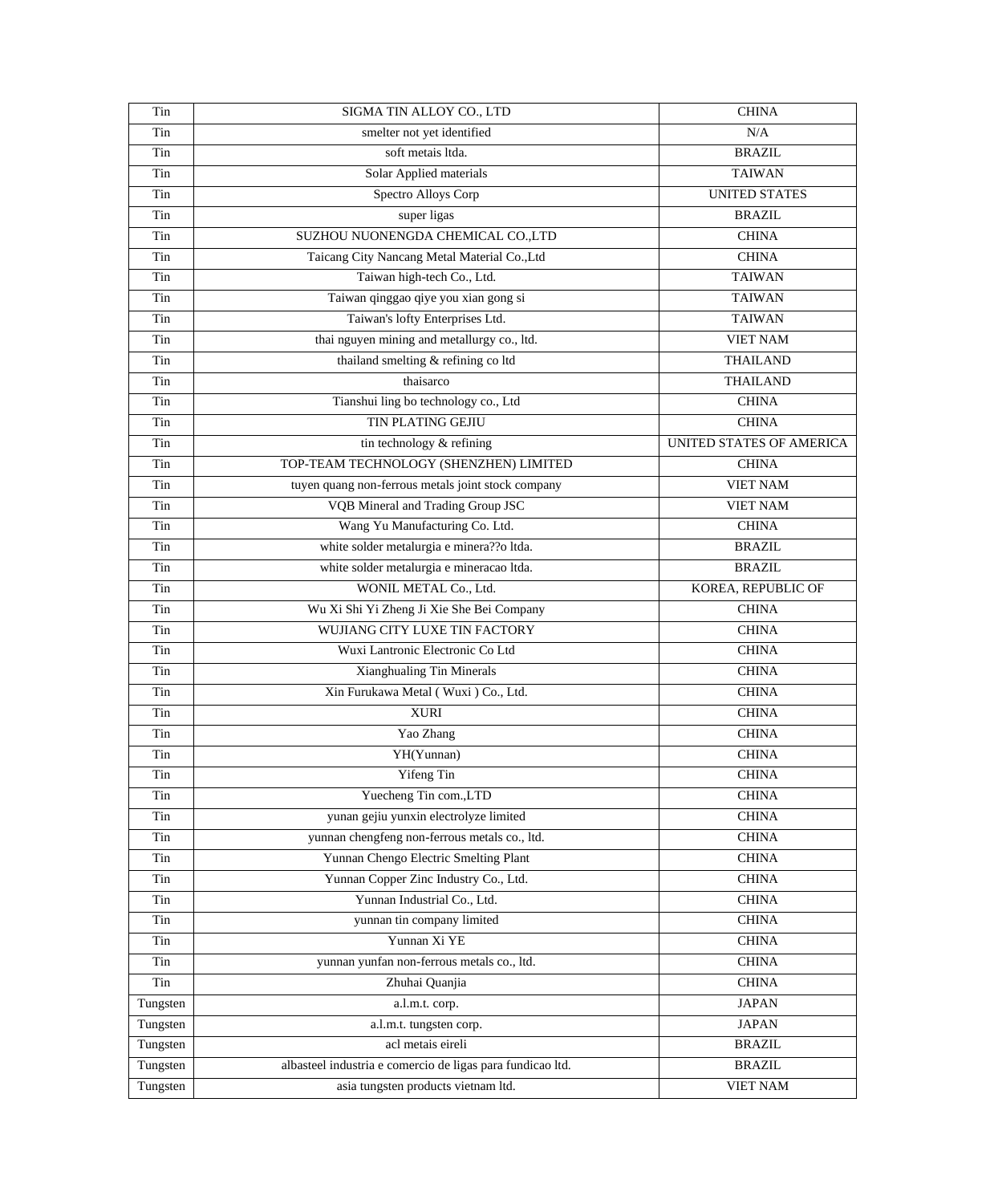| Tungsten | chenzhou diamond tungsten products co., ltd.                  | <b>CHINA</b>                        |
|----------|---------------------------------------------------------------|-------------------------------------|
| Tungsten | china molybdenum co., ltd.                                    | <b>CHINA</b>                        |
| Tungsten | chongyi zhangyuan tungsten co., ltd.                          | <b>CHINA</b>                        |
| Tungsten | cnmc (guangxi) pgma co., ltd.                                 | <b>CHINA</b>                        |
| Tungsten | cp metals inc.                                                | UNITED STATES OF AMERICA            |
| Tungsten | cronimet brasil ltda                                          | <b>BRAZIL</b>                       |
| Tungsten | Dayu Jincheng Tungsten Industry Co., Ltd.                     | <b>CHINA</b>                        |
| Tungsten | Dayu Weiliang Tungsten Co., Ltd.                              | <b>CHINA</b>                        |
| Tungsten | fujian ganmin raremetal co., ltd.                             | <b>CHINA</b>                        |
| Tungsten | fujian jinxin tungsten co., ltd.                              | <b>CHINA</b>                        |
| Tungsten | Ganxian Shirui New Material Co., Ltd.                         | <b>CHINA</b>                        |
| Tungsten | ganzhou haichuang tungsten co., ltd.                          | <b>CHINA</b>                        |
| Tungsten | ganzhou huaxing tungsten products co., ltd.                   | <b>CHINA</b>                        |
| Tungsten | ganzhou jiangwu ferrotungsten co., ltd.                       | <b>CHINA</b>                        |
| Tungsten | Ganzhou Non-ferrous Metals Smelting Co., Ltd.                 | <b>CHINA</b>                        |
| Tungsten | ganzhou seadragon w & mo co., ltd.                            | <b>CHINA</b>                        |
| Tungsten | ganzhou yatai tungsten co., ltd.                              | <b>CHINA</b>                        |
| Tungsten | gem co., ltd.                                                 | <b>CHINA</b>                        |
| Tungsten | global tungsten & powders corp.                               | UNITED STATES OF AMERICA            |
| Tungsten | guangdong xianglu tungsten co., ltd.                          | <b>CHINA</b>                        |
| Tungsten | h.c. starck smelting gmbh & co. kg                            | <b>GERMANY</b>                      |
| Tungsten | h.c. starck tungsten gmbh                                     | <b>GERMANY</b>                      |
| Tungsten | hunan chenzhou mining co., ltd.                               | <b>CHINA</b>                        |
| Tungsten | hunan chuangda vanadium tungsten co., ltd. wuji               | <b>CHINA</b>                        |
| Tungsten | hunan chunchang nonferrous metals co., ltd.                   | <b>CHINA</b>                        |
| Tungsten | hunan litian tungsten industry co., ltd.                      | <b>CHINA</b>                        |
| Tungsten | hydrometallurg, jsc                                           | <b>RUSSIAN FEDERATION</b>           |
| Tungsten | japan new metals co., ltd.                                    | <b>JAPAN</b>                        |
| Tungsten | jiangwu h.c. starck tungsten products co., ltd.               | <b>CHINA</b>                        |
| Tungsten | Jiangxi Dayu Longxintai Tungsten Co., Ltd.                    | <b>CHINA</b>                        |
| Tungsten | jiangxi gan bei tungsten co., ltd.                            | <b>CHINA</b>                        |
| Tungsten | Jiangxi Minmetals Gao"an Non-ferrous Metals Co., Ltd.         | <b>CHINA</b>                        |
| Tungsten | jiangxi minmetals gao'an non-ferrous metals co., ltd.         | <b>CHINA</b>                        |
| Tungsten | jiangxi tonggu non-ferrous metallurgical & chemical co., ltd. | <b>CHINA</b>                        |
| Tungsten | jiangxi xianglu tungsten co., ltd.                            | <b>CHINA</b>                        |
| Tungsten | jiangxi xinsheng tungsten industry co., ltd.                  | <b>CHINA</b>                        |
| Tungsten | jiangxi xiushui xianggan nonferrous metals co., ltd.          | <b>CHINA</b>                        |
| Tungsten | jiangxi yaosheng tungsten co., ltd.                           | <b>CHINA</b>                        |
| Tungsten | jsc "kirovgrad hard alloys plant"                             | <b>RUSSIAN FEDERATION</b>           |
| Tungsten | kennametal fallon                                             | UNITED STATES OF AMERICA            |
| Tungsten | kennametal huntsville                                         | UNITED STATES OF AMERICA            |
| Tungsten | kgets co., ltd.                                               | KOREA, REPUBLIC OF                  |
| Tungsten | lianyou metals co., ltd.                                      | TAIWAN, PROVINCE OF<br><b>CHINA</b> |
| Tungsten | malipo haiyu tungsten co., ltd.                               | <b>CHINA</b>                        |
| Tungsten | masan tungsten chemical llc (mtc)                             | VIET NAM                            |
| Tungsten | moliren ltd.                                                  | <b>RUSSIAN FEDERATION</b>           |
| Tungsten | niagara refining llc                                          | UNITED STATES OF AMERICA            |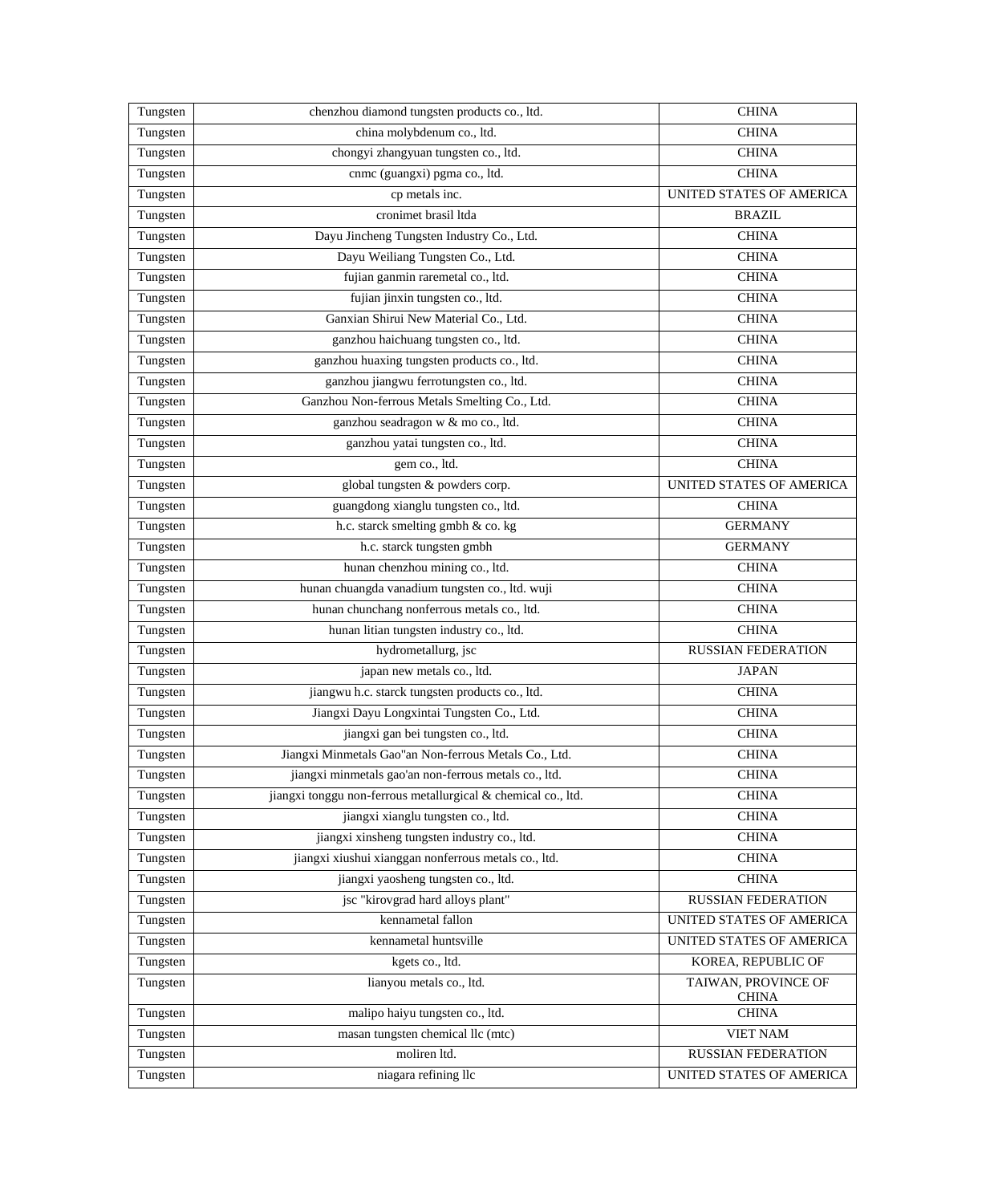| Tungsten | npp tyazhmetprom llc                                         | <b>RUSSIAN FEDERATION</b> |
|----------|--------------------------------------------------------------|---------------------------|
| Tungsten | nui phao h.c. starck tungsten chemicals manufacturing llc    | <b>VIET NAM</b>           |
| Tungsten | philippine chuangxin industrial co., inc.                    | <b>PHILIPPINES</b>        |
| Tungsten | Pobedit, JSC                                                 | <b>RUSSIAN FEDERATION</b> |
| Tungsten | Sanher Tungsten Vietnam Co., Ltd.                            | <b>VIET NAM</b>           |
| Tungsten | south-east nonferrous metal company limited of hengyang city | <b>CHINA</b>              |
| Tungsten | taniobis gmbh                                                |                           |
| Tungsten | taniobis smelting gmbh $\&$ co. kg                           |                           |
| Tungsten | tejing (vietnam) tungsten co., ltd.                          | <b>VIET NAM</b>           |
| Tungsten | unecha refractory metals plant                               | <b>RUSSIAN FEDERATION</b> |
| Tungsten | vietnam youngsun tungsten industry co., ltd.                 | <b>VIET NAM</b>           |
| Tungsten | wolfram bergbau und hutten ag                                | <b>AUSTRIA</b>            |
| Tungsten | Wolfram Company CJSC                                         | <b>RUSSIAN FEDERATION</b> |
| Tungsten | woltech korea co., ltd.                                      | KOREA, REPUBLIC OF        |
| Tungsten | xiamen tungsten co., ltd.                                    | <b>CHINA</b>              |
| Tungsten | xiamen tungsten co., ltd.                                    | <b>CHINA</b>              |
| Tungsten | xinfeng huarui tungsten & molybdenum new material co., ltd.  | <b>CHINA</b>              |
| Tungsten | xinhai rendan shaoguan tungsten co., ltd.                    | <b>CHINA</b>              |
| Tungsten | Zhuzhou Cemented Carbide Group Co Ltd                        | <b>CHINA</b>              |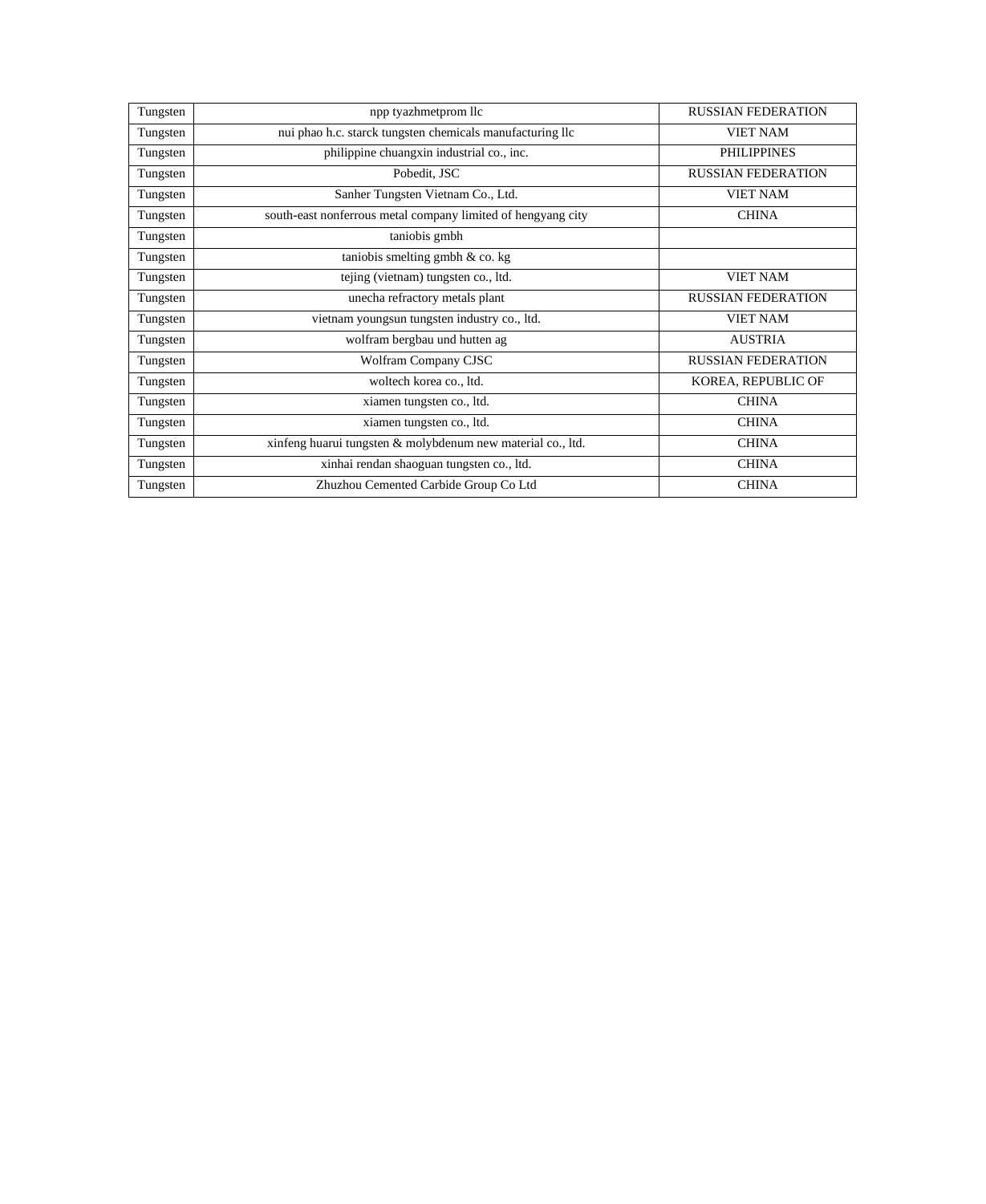# **Annex II –Reported Country of Origin**

Based on our due diligence, the above smelters or refiners may process Conflict Minerals from one or more of the following countries of origin:

| <b>Reported Smelter or Refiner Country</b> |
|--------------------------------------------|
| <b>ANDORRA</b>                             |
| <b>AUSTRALIA</b>                           |
| <b>AUSTRIA</b>                             |
| <b>BELGIUM</b>                             |
| <b>BOLIVIA</b>                             |
| <b>BOLIVIA (PLURINATIONAL STATE</b><br>OF) |
| <b>BRAZIL</b>                              |
| <b>CANADA</b>                              |
| <b>CHILE</b>                               |
| <b>CHINA</b>                               |
| <b>COLOMBIA</b>                            |
| <b>CZECHIA</b>                             |
| <b>ESTONIA</b>                             |
| <b>FRANCE</b>                              |
| <b>GERMANY</b>                             |
| <b>GHANA</b>                               |
| <b>INDIA</b>                               |
| <b>INDONESIA</b>                           |
| <b>ITALY</b>                               |
| <b>JAPAN</b>                               |
| <b>KAZAKHSTAN</b>                          |
| KOREA, REPUBLIC OF                         |
| <b>KYRGYZSTAN</b>                          |
| <b>LITHUANIA</b>                           |
| <b>MALAYSIA</b>                            |
| <b>MAURITANIA</b>                          |
| <b>MEXICO</b>                              |
| <b>MYANMAR</b>                             |
| N/A                                        |
| <b>NETHERLANDS</b>                         |
| <b>NEW ZEALAND</b>                         |
| <b>NORTH MACEDONIA</b>                     |
| NORTH MACEDONIA, REPUBLIC OF               |
| <b>NORWAY</b>                              |
| <b>PERU</b>                                |
| <b>PHILIPPINES</b>                         |
| <b>POLAND</b>                              |